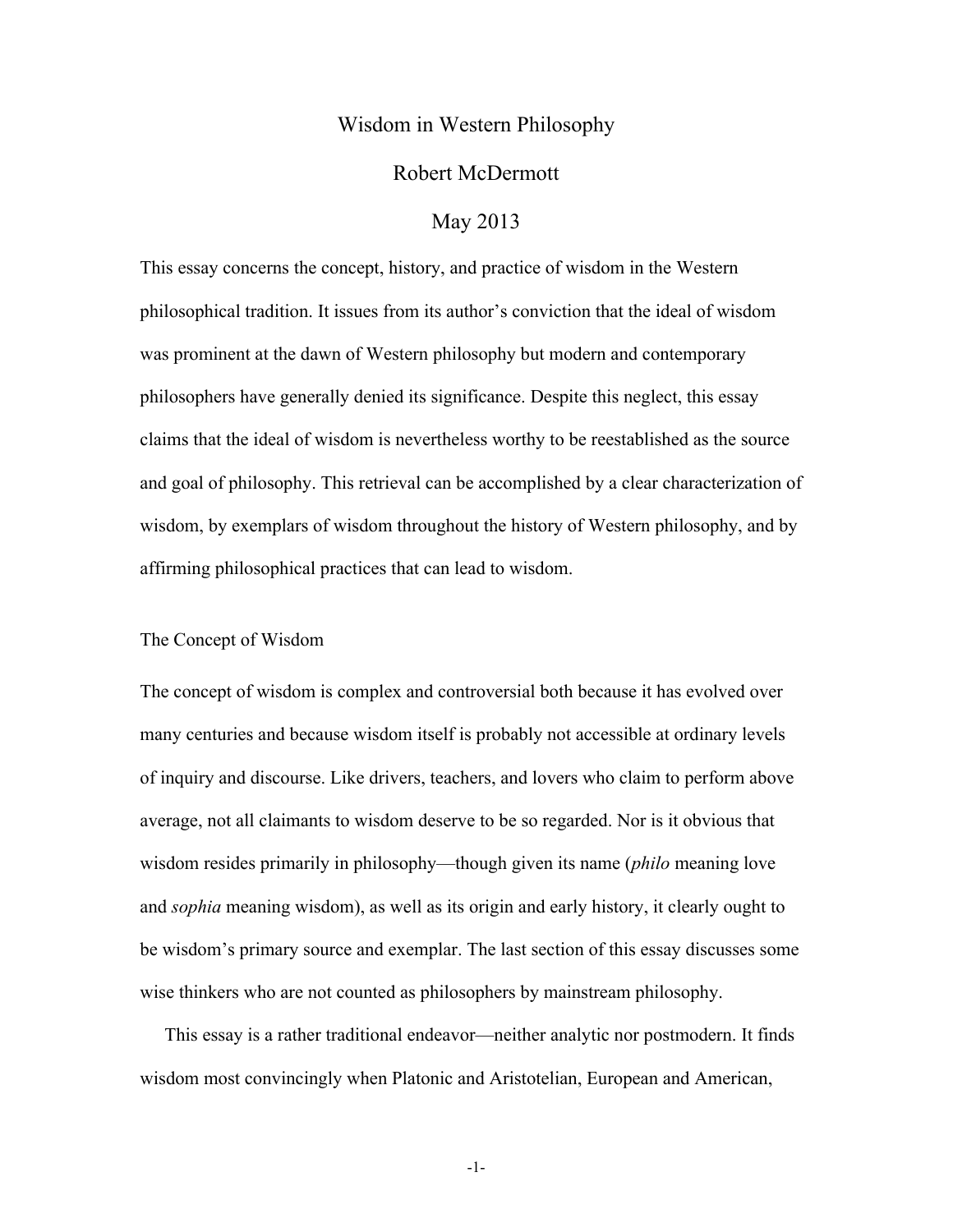idealist and practical, religious and secular elements, and other philosophical polarities are rendered complementary.

The effort to find wisdom in Western philosophy requires some initial agreement as to what to look for. On the basis of select philosophers and the overall history of Western philosophy, this essay proposes that wisdom holds in harmony the three primary components of philosophy—metaphysics, epistemology, and ethics—and further that it manifests a mutuality among them. To the extent that each leads to the other two, wisdom can be realized regardless with which component one begins—depending, of course, on the value (whether truth, ethical, aesthetic) of each of the three strands. These three disciplines are essential for a full philosophy, that is, for a complete articulation of a loving (*philo*) relationship to wisdom (*sophia*). These three components of philosophy, and of wisdom, warrant a characterization:

- *Metaphysics*, the study of what exists, both as one reality (fundamental and ultimate) and many realities (single thoughts, cells, grains of sand). It includes the relations among unity and particularity, the ways that whatever exists (whether one or many) comes to be and passes away, and whether such processes have a meaning and a goal. The primary content of metaphysics is ontology (*ontos,* being; *logy,* study, knowledge).
- *Epistemology* (*episteme,* knowledge), or how one knows, and the criteria by which persons and groups know whatever they claim to know; if there are various ways of knowing, might some be more reliable than others?
- *Ethics*, the study of morality; which thoughts and actions are moral, and by what criteria; how might philosophy evaluate human behavior?

-2-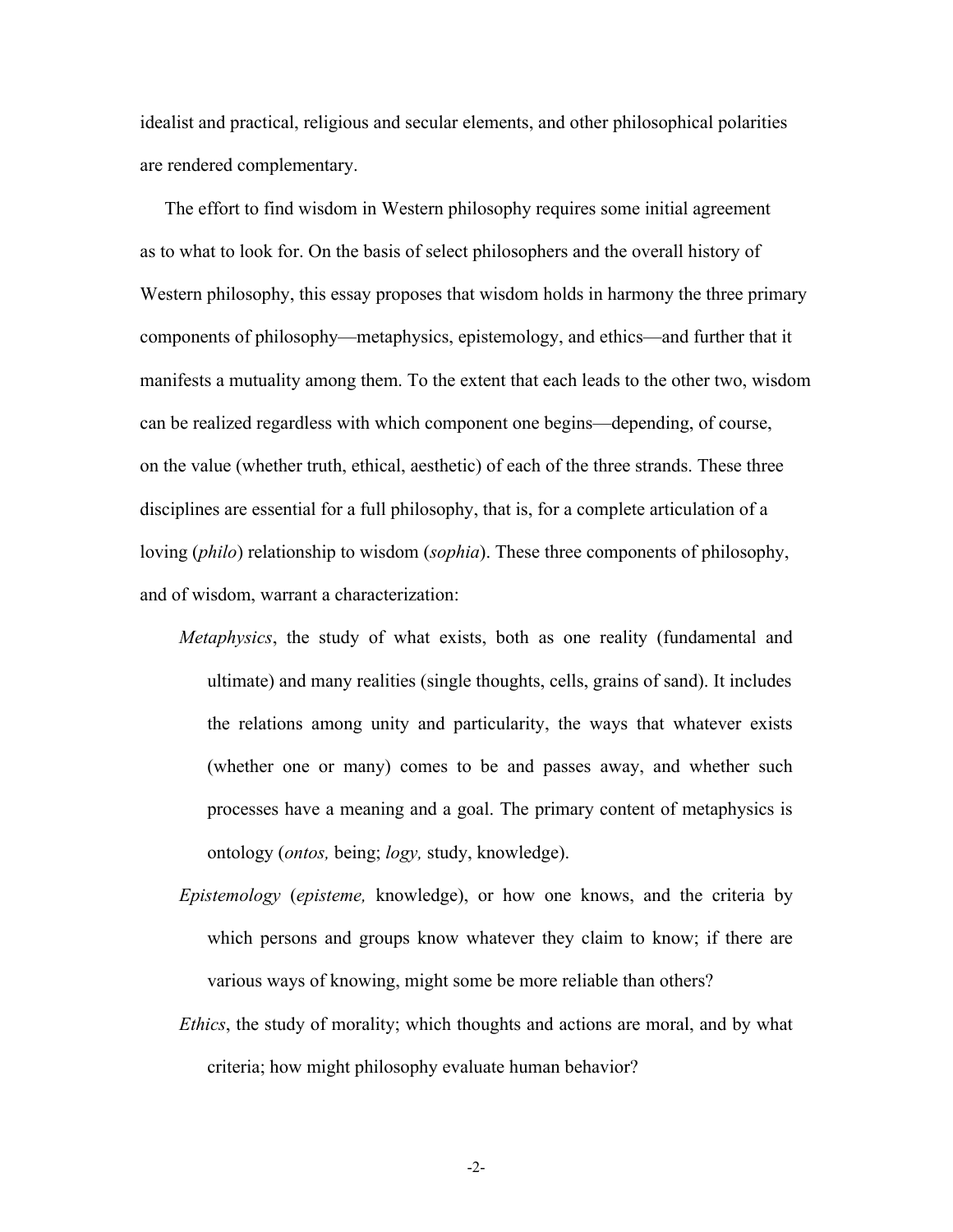Here is the working characterization of wisdom for this essay:

Wisdom is knowledge that is derived from a deep source and leads to right action. Right action in turn leads to a deeper ontological experience and the advancement of knowledge. All three components are mutually implicating.

### METAPHYSICS/ONTOLOGY

"Deep source" is deliberately vague because philosophers do not at all agree on the nature, or description, of a source that serves, or might serve, as a foundation for wisdom. Claims for this foundational reality include the Good according to Plato, Being (as well as Uncaused Cause) according to Aristotle, the One according to Plotinus, God according to Christian thinkers such as Augustine, Boethius, and Aquinas, and the Absolute as variously affirmed by a series of ontological monists, including Spinoza (seventeenth century), Hegel and Emerson (nineteenth century), and Josiah Royce (twentieth century). In the Indian/Hindu tradition the fundamental reality is called Brahman; in Buddhism, Buddha nature; in the Chinese tradition (for both Daoism and Confucianism), Dao. Some philosophers, such as William James and John Dewey, insist that there is no single substance or absolute unity but rather a radical pluralism or network of relations, all in process, each relating to all of the other relations but with no unifying or encompassing reality.<sup>1</sup> This essay presupposes that these diverse metaphysical/ontological claims do not eliminate each other but rather point to an ultimate reality irrespective of which names most adequately describe it.

### **EPISTEMOLOGY**

-3-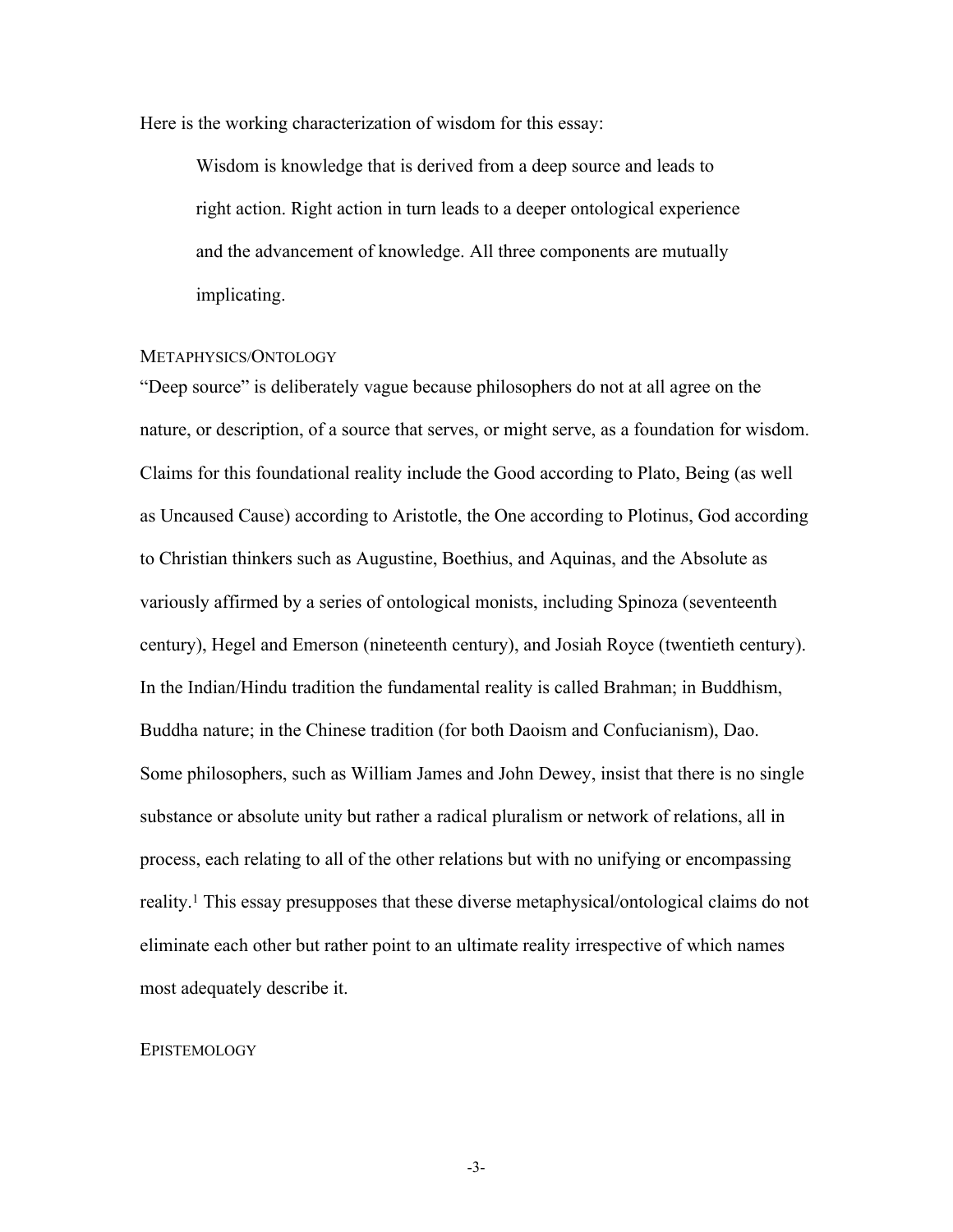Wisdom clearly has to do with knowledge, and particularly extraordinary knowledge, or knowledge attained by an extraordinary capacity. By definition, it is not commonly shared. Philosophical statements sometimes resemble proverbs in that they appear at first view to be wise until they are contradicted by an equally attractive perspective, by which process both philosophies reveal their incompleteness. In the face of contradiction, a deeper knowing is needed. Plato's entire philosophy, especially in his early and middle dialogues, argues for and exemplifies a deeper and broader kind of knowing, the kind that, if sustained, could qualify as wisdom.

Remarkably, Plato himself, in his later dialogues, powerfully critiqued his own earlier knowledge claims. In the end, he showed himself to be wise in two respects, for the intuitions in the early and middle dialogues and for brilliant scrutiny of those intuitions in his later dialogues. Both metaphysics and epistemology are needed for wisdom, and ideally lead in tandem to ethics. A moral decision, or deed, presupposes, enlists, and helps to fashion and refine both metaphysics and epistemology. The entire Anglo American analytic movement that has dominated philosophy since the 1920s has specialized in criticism. Philosophic wisdom, however, also depends on speculation. Both criticism and speculation are necessary for wisdom, ideally in balance.

While scientific knowledge might be important on the way to wisdom, it does not constitute wisdom itself because without the collaboration of philosophy it does not typically issue from a deep source or aim at right actions. The great scientific philosophic geniuses of the seventeenth and eighteenth centuries, Galileo, Descartes, Newton, and Leibniz, are intellectually brilliant but because they did not develop the ethical dimension, they are not less likely to be considered wise than

-4-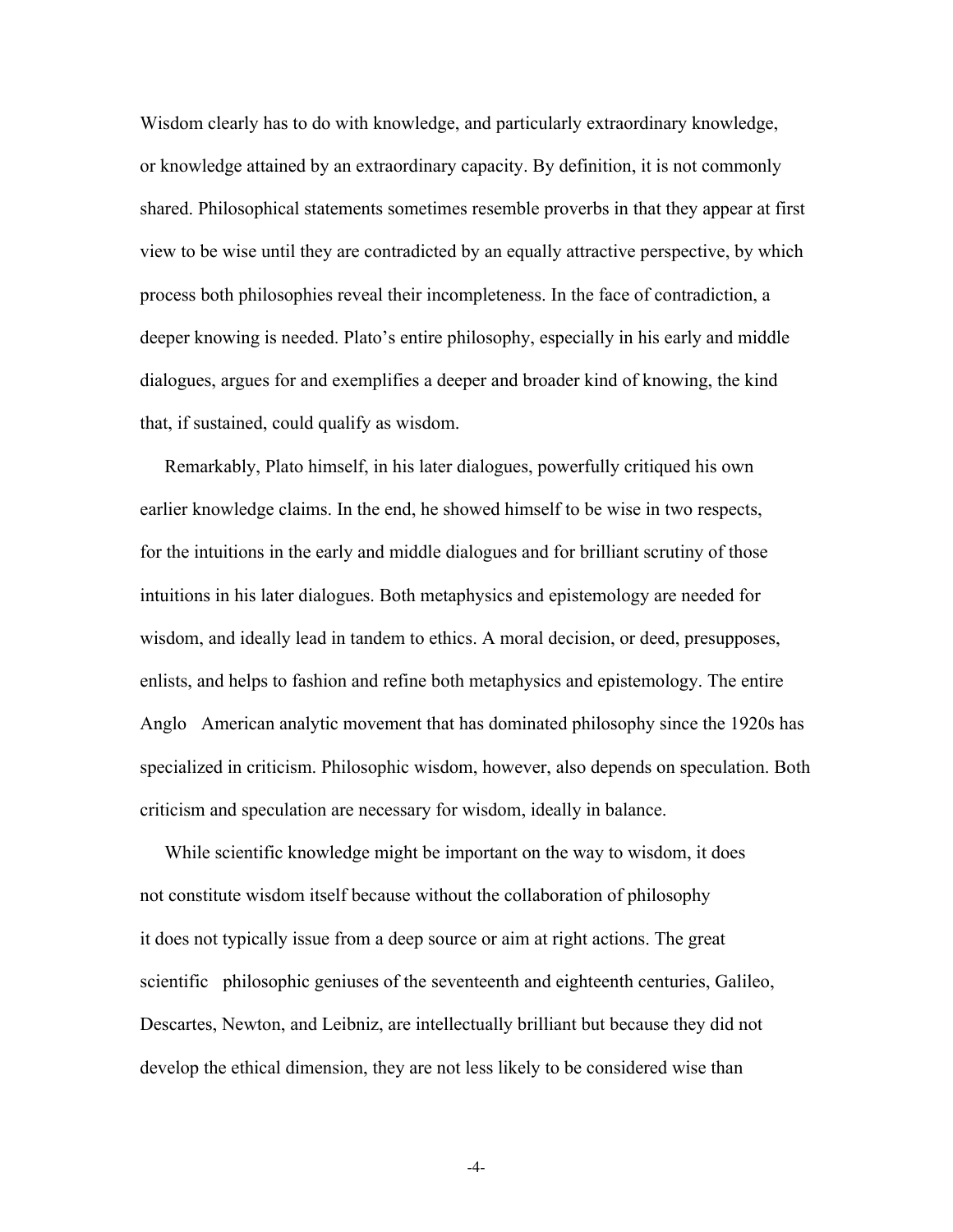philosophers whose contributions include ethics. Einstein surely seems wise but mostly because in addition to being considered the greatest scientist since Newton, he pronounced brilliantly on human nature, society, and peace. The greatest scientist since Einstein, Steven Hawking, is clearly in a class by himself as a physicist, with an amazing knowledge of the cosmos (and applauded for his ability to cope with an extremely debilitating illness), but because he does not write on ethical questions, he is not a prime example of wisdom.

Alfred North Whitehead exemplifies wisdom not particularly on the basis of his mathematical or scientific knowledge but because of his philosophical knowledge, and specifically his learned and eloquent philosophical imagination. Like Whitehead, Karl Jaspers qualifies as a wise philosopher precisely because his philosophy includes but is not limited to science. Whitehead and Jaspers, like James and Dewey, speculate but not without criticism, and also have a constant eye on the relevance of their critical speculative philosophy for individuals, groups, cultures, civilizations, and the future of humanity.

#### ETHICS/RIGHT ACTION/VIRTUE

Wisdom is here defined in terms of scope and depth of knowledge and truth, and of equal importance, on the side of virtue, practical relevance, as well as social and historical significance. Wisdom is precisely the knowledge most worth having, often after a lifelong search, and consequently extremely valuable. In this sense, wisdom is deep or uncommon knowledge essential for living and a foundation for right action. A wise virtuous person<sup>2</sup> knows right action from wrong, and further, is able to act on the side of right. However, contrary to Plato who thought that true knowledge leads automatically

-5-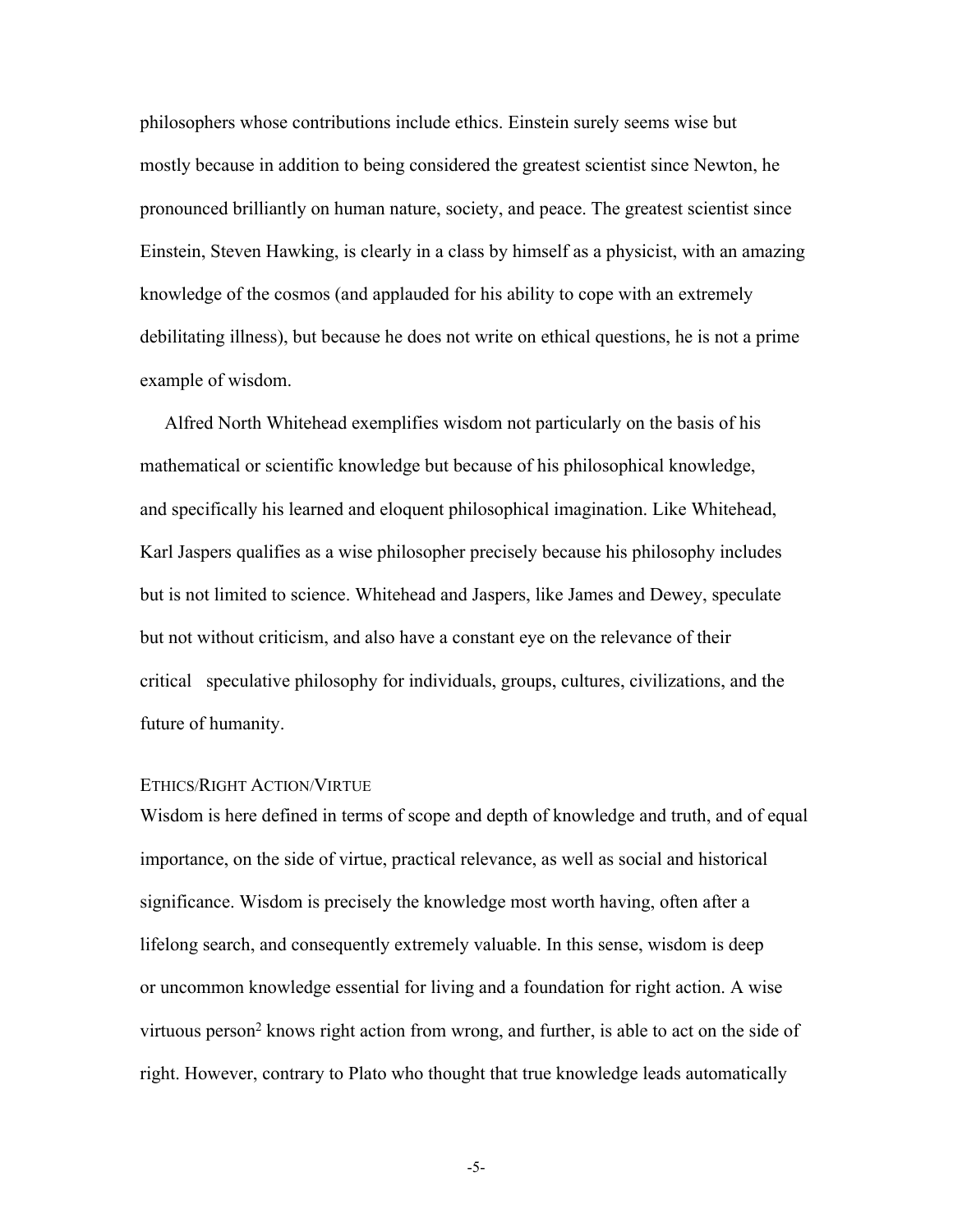to right or moral action, there is often a split between knowing what is right and doing it. A person who seems to know and to espouse right action but does not act accordingly is rightly accused of inconsistency, or worse, of hypocrisy, or caught in a psychological limitation such as fear or a complex. The Christian tradition, following St. Paul and Augustine, admits of internal conflicts between knowledge and virtue. Shakespeare's characters put dramatic, and tragic, flesh on these theological bones. Then Freud showed that instincts, unconscious drives, and fears often overwhelm fragile knowledge, even knowledge considered wise. Since Freud, wisdom must include psychological insight, or knowledge of one's many layers of motivation. This, of course, requires a person to possess deep knowledge of the unconscious. C. G. Jung's concept of individuation refers to the ideal integration of conscious and unconscious dimensions of the self.

Josiah Royce, William James's younger colleague at Harvard, and a great historian of philosophy as well as the creator of a vast metaphysical system, emphasized the practical import of even the most contemplative metaphysical speculation:

The reflective play of one age becomes the passion of another. Plato creates utopias and the Christian faith of Europe afterwards gives them meaning. Contemplation gives birth to future conduct, and so the philosopher also becomes, in his own fashion, a world builder.<sup>3</sup>

#### The History of Wisdom

Philosophic wisdom is perhaps most frequently associated with Greek and Roman philosophy, and secondly with medieval Christian philosophy and theology, and with the exception of German idealism, scarcely at all with modern or contemporary philosophy. In this light, it would almost be accurate to have entitled this essay, "the loss of the love of wisdom in Western philosophy."<sup>4</sup> Fortunately, this loss, though significant, is not total: there are some genuinely wise modern Western philosophers, including a few explicitly committed to the ideal of wisdom.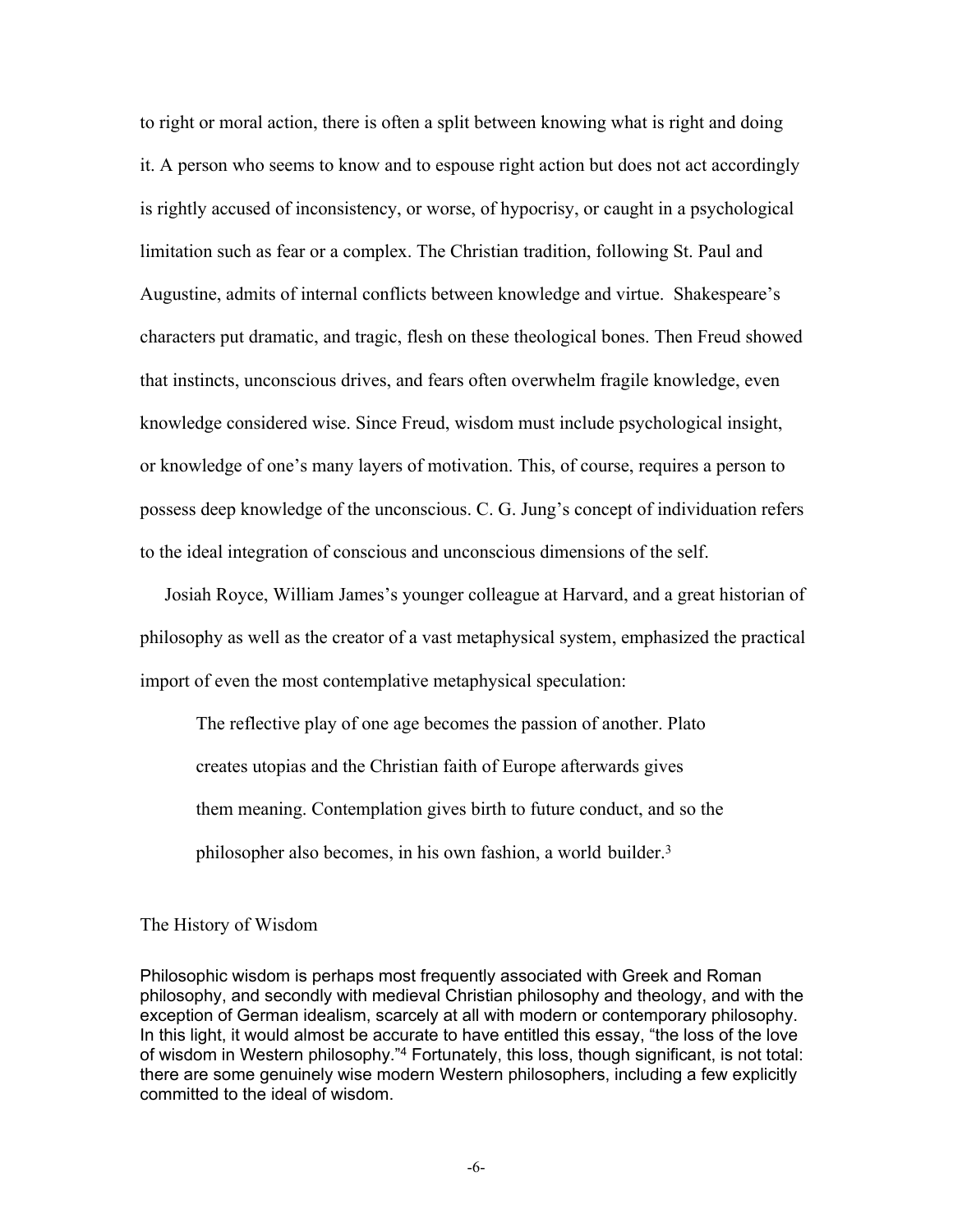From the perspective of originality and complexity, the history of wisdom in the West can be seen as an evolutionary process, from broad generalizations seen to be naive from later perspectives, to highly nuanced, self conscious, well argued positions. With respect to the ideal of intelligence, argumentation, and clarity, Western philosophy is surely progressive. In important (though not all) respects, Whitehead is an advance on Plato, Dewey is similarly an advance on Aristotle, Aquinas an advance on Augustine, and Steiner and Teilhard an advance on Aquinas. In each comparison, the later philosophers are more informed concerning history and science, and more efficacious in application. This is progress. By other criteria, specifically concerning wisdom, however, modern Western philosophers, and thinkers generally, might not be wiser and they might be less devoted to wisdom.

If this perspective, and approach, is at all valid, and illuminating of wisdom, then it would seem right to proceed to the beginning of philosophy, when it was, or certainly was understood to be, the love of wisdom. For Plato, wisdom is the object of the lifelong desire of the philosopher.<sup>5</sup> Before Plato, there was Socrates, and before Socrates there was cosmological thinking mixed with mythic figures such as Apollo, the god of reason.<sup>6</sup>

Prior to Socrates, Wisdom/Sophia in the Greek tradition, and Hokhma in the Hebraic tradition, were assumed to be real beings, with an existence independent of whether human beings ever thought of them. By his insistent thinking and inquiring, Socrates successfully challenged that assumption. He started his career by a consultation with the Delphic Oracle, a source of wise advice, and finished his career, as he was about to drink the hemlock ordered by a politically corrupt jury, by affirming the value of thinking but little else in the way of conclusions. It was Socrates who introduced this kind of

-7-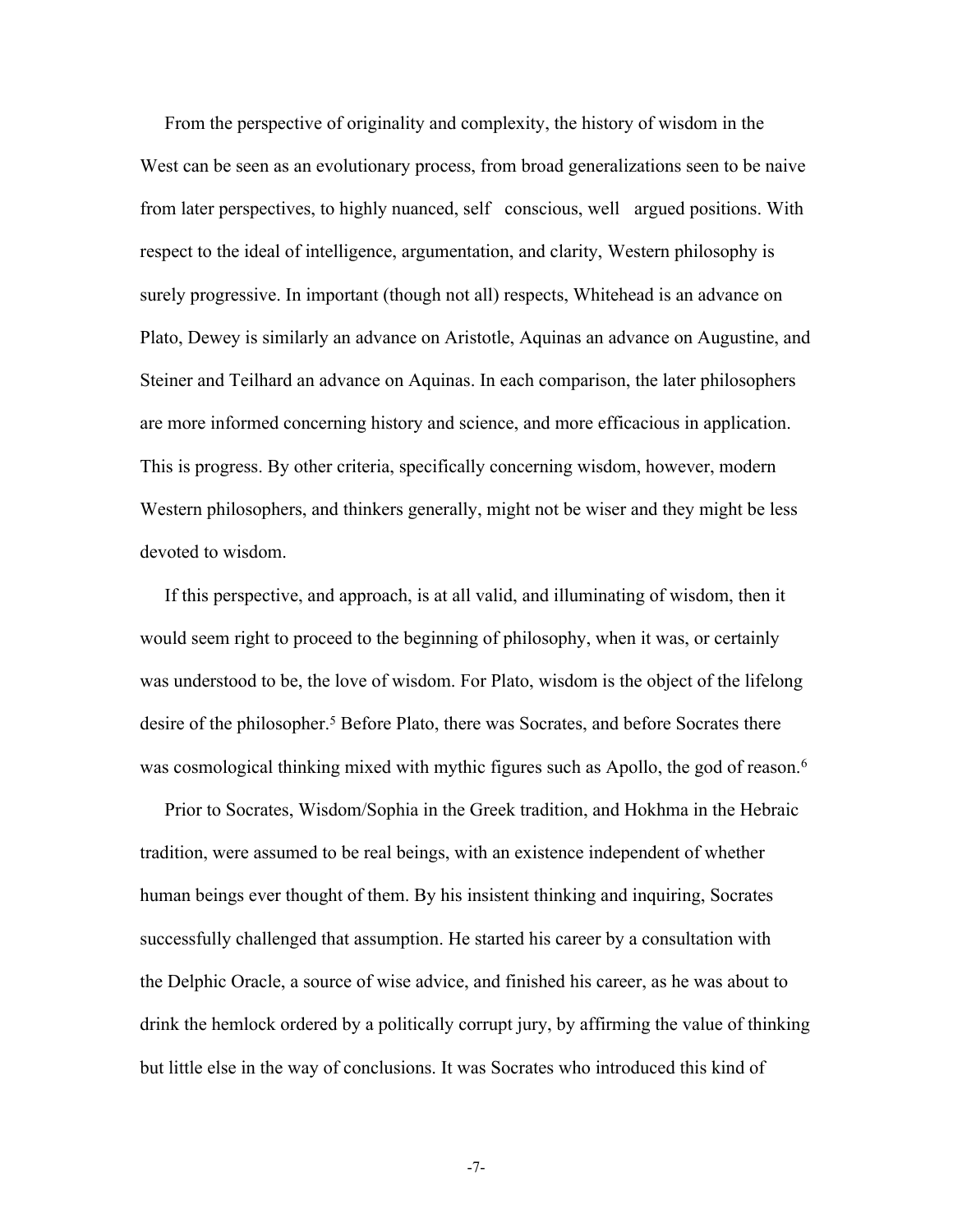questioning as an ultimate value, the indispensable source of wisdom in the West.

As a result of the depiction of Socrates in Plato's *Apology, Crito,* and *Phaedo,*  Socrates is regarded as the primary source of philosophic wisdom in the West. Pythagoras and Parmenides, of course, are important precursors of Socrates, but note that Socrates is never referred to as a Pythagorean or a Parmenidean; they are referred to as Presocratic. Since the time of Plato's dialogues, Socrates has been seen as the model of calm in the defense of reason and of integrity in the face of life threatening danger (in his case, impending unjust execution). In this specific respect, he is the precursor of Boethius in the Christian Middle Ages—as well as Simone Weil who died of tuberculosis and malnutrition during World War II, and Karl Jaspers who calmly resolved to face death should his Jewish wife be a victim of the Holocaust.

The narrative of Western philosophy typically begins with Socrates the dialogical questioner, followed by his student Plato, the dramatist of ideas, and then by Plato's student Aristotle, the systematizer of all knowledge at that time into disciplines, methods, guiding principles, and brilliant outcomes. Although there are several subsequent periods of explosive genius in the West, particularly the 130 years that includes the scientific achievements of Copernicus, Kepler, Galileo, Descartes, Newton, and Leibniz, as well as the emergence of German genius in the early nineteenth century that includes Kant, Goethe, Schiller, Fichte, Schelling, and Hegel, it is the combination of Socrates, Plato, and Aristotle that clearly stands out for its philosophical originality and comprehensive influence.

Many introductory lectures on the history of Western philosophy introduce the importance of Plato by quoting the comment of Alfred North Whitehead, "The safest

-8-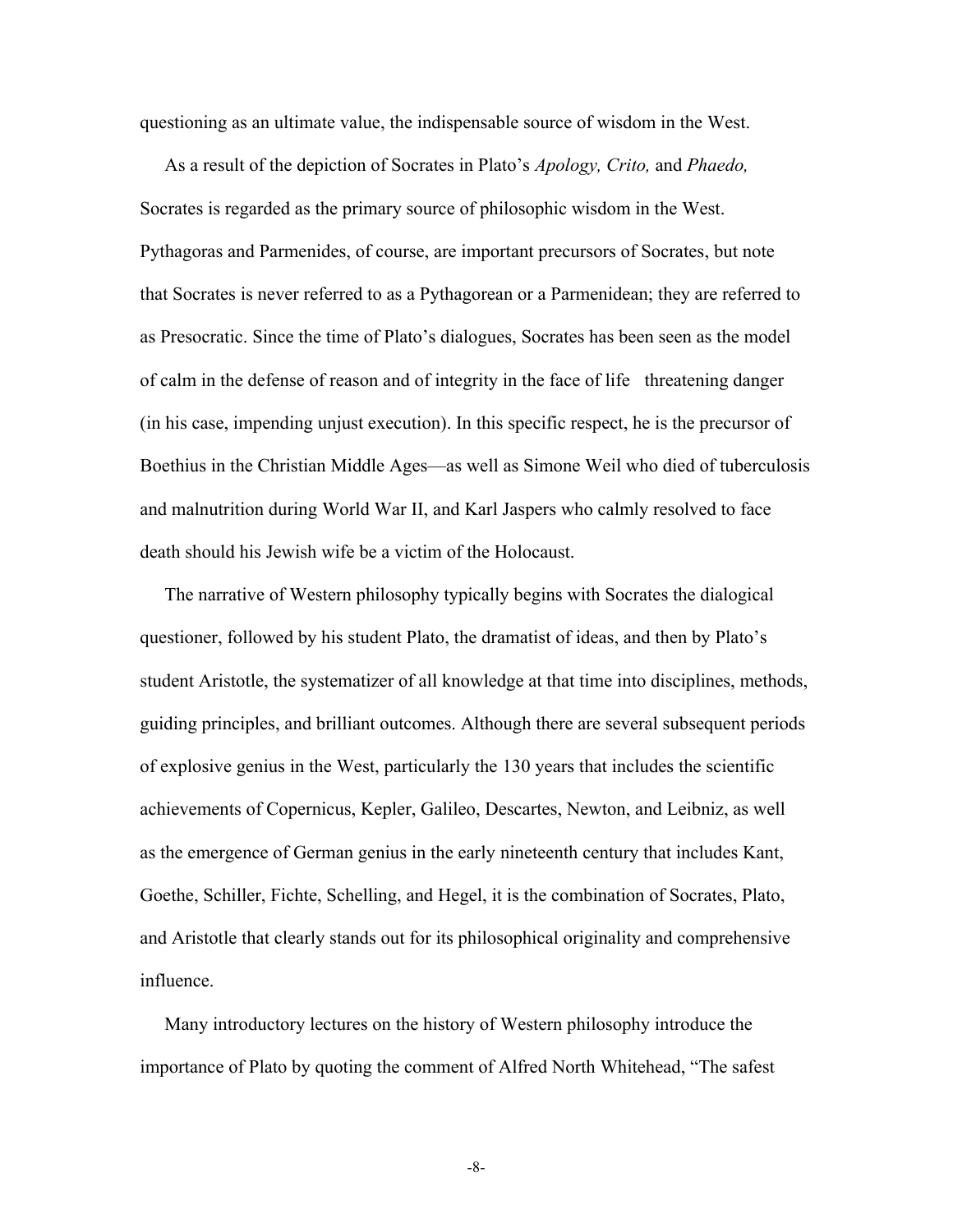general characterization of the European philosophical tradition is that it consists of a series of footnotes to Plato."<sup>7</sup> The reply of Aristotelians is less well known but equally apt: "Yes, and Aristotle wrote all of the footnotes." This history is more complicated and interesting in that Plato reemerged through Plotinus and Neoplatonism, through Augustine and the entire arc of Christian thought, and the modern Western idealist and Romantic traditions. Each subsequent version of Platonism strives to advance Plato's verticality while variously trying to manage Aristotle's more horizontal, empirical approach. Appropriately, in Raphael's "School of Athens," Plato points up, Aristotle down, and both are in the center, the indispensable alternatives. Together they represent the two halves of Western philosophic wisdom, and behind them both, Socrates, the embodiment of the philosophical ideal of honest questioning and persistent dialogue.

It takes a significant effort, and help from historians of Greek philosophy such as W. C. K. Guthrie and F. M. Cornford, for a modern, and particularly postmodern person to take seriously the reality of Apollo or Sophia—or Isis, the dominant divine figure in the Mediterranean world for three thousand years. It would be equally implausible to a contemporary educated person to consider that Socrates, the progenitor of Western philosophy, and Plato, the first to create sophisticated methods of argument, could have regarded Sophia, the concept of wisdom, as anything but a metaphor, and certainly not as a real being, an active source of insight. Yet in the *Symposium*—a masterful dialogue from the middle, i.e., the peak, of Plato's philosophic powers—we read that a wise woman, Diotima of Miletus, revealed to Socrates the most profound meaning of love.<sup>8</sup> What was behind this device, and what did Plato's contemporaries make of it?

-9-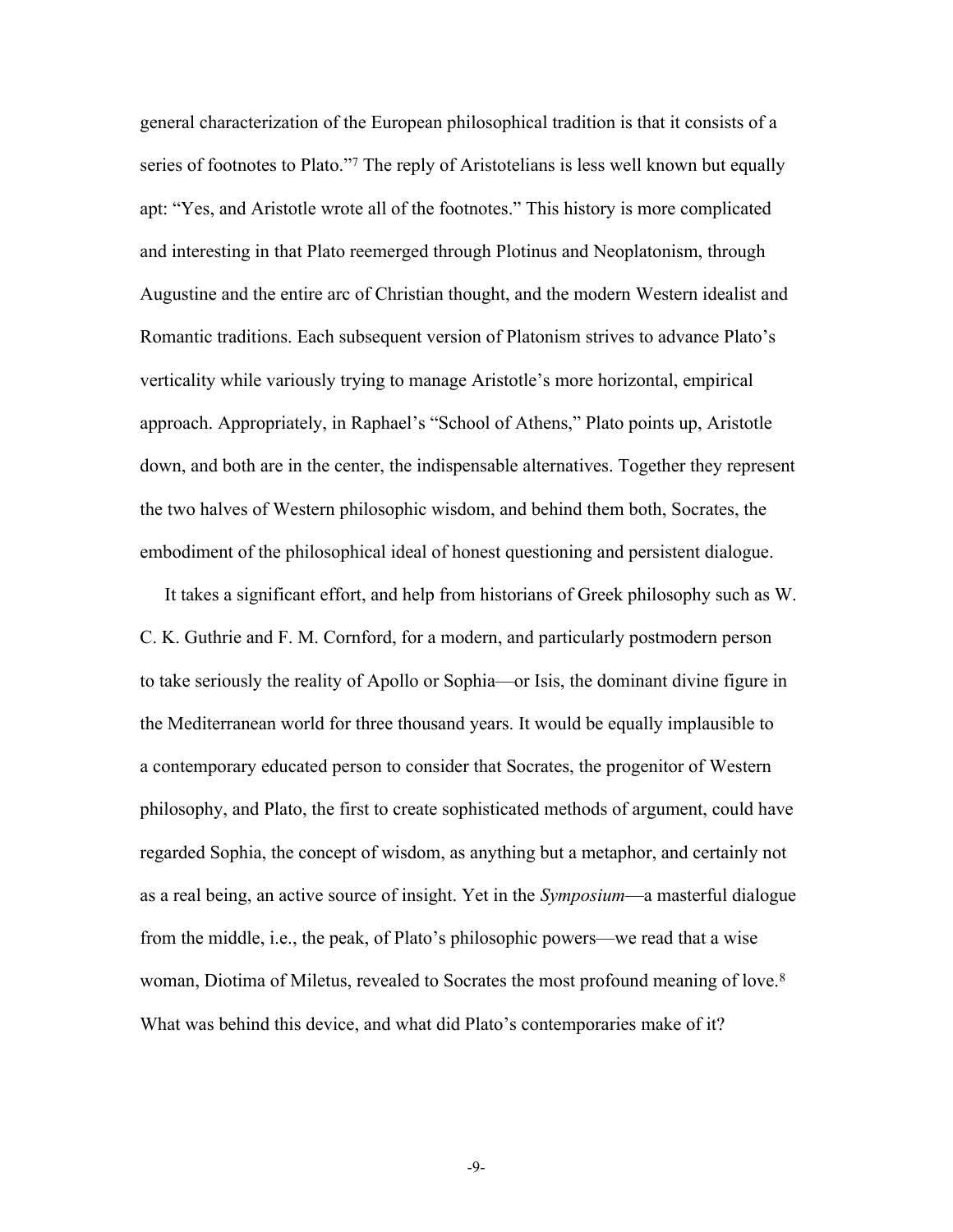The difference between regarding Isis or Sophia as a being or a concept can be considered the difference between mythos and logos, or the difference between mythic and rational thinking. After more than three hundred pages of careful argumentation on the nature of the self and the state, Plato concludes his *Republic,* his most ambitious and most confident dialogue, with "The Myth of Er," an account of justice in the afterlife. In all subsequent dialogues, however, the mythic is absent. The transition from mythos to logos was realized in the course of several of Plato's dialogues. In three generations, Western philosophy evolved from a Socratic mix of myth and inquiry to Platonic dialectic with only occasional appearances of myth, to Aristotelian analysis and argument without myth.

If this essay were focused on wisdom in the West without a specific focus on philosophy, a substantial portion would be given to the Abrahamic religions. However, as this volume includes essays on wisdom in Judaism, Christianity, and Islam, this essay, except for its final brief section, focuses on wisdom in Western philosophy. Philosophy and religion in the early centuries of the West, as in all other traditional cultures, were entwined. The Hebraic tradition gives the West some of its most beautiful descriptions of Wisdom as the source of divinely inspired human knowledge and virtue. These texts are generally in contrast with Socratic dialogue, Plato's unrestrained inquiry, and Aristotle's disciplined pursuit of core principles and their rightful application. At approximately the same time as Socrates, in the Hebraic tradition, an entirely different idea of wisdom emerges, one that is mythic rather than philosophical, closer to the Greek idea of Sophia than to the ideal of wisdom according to Plato and Aristotle.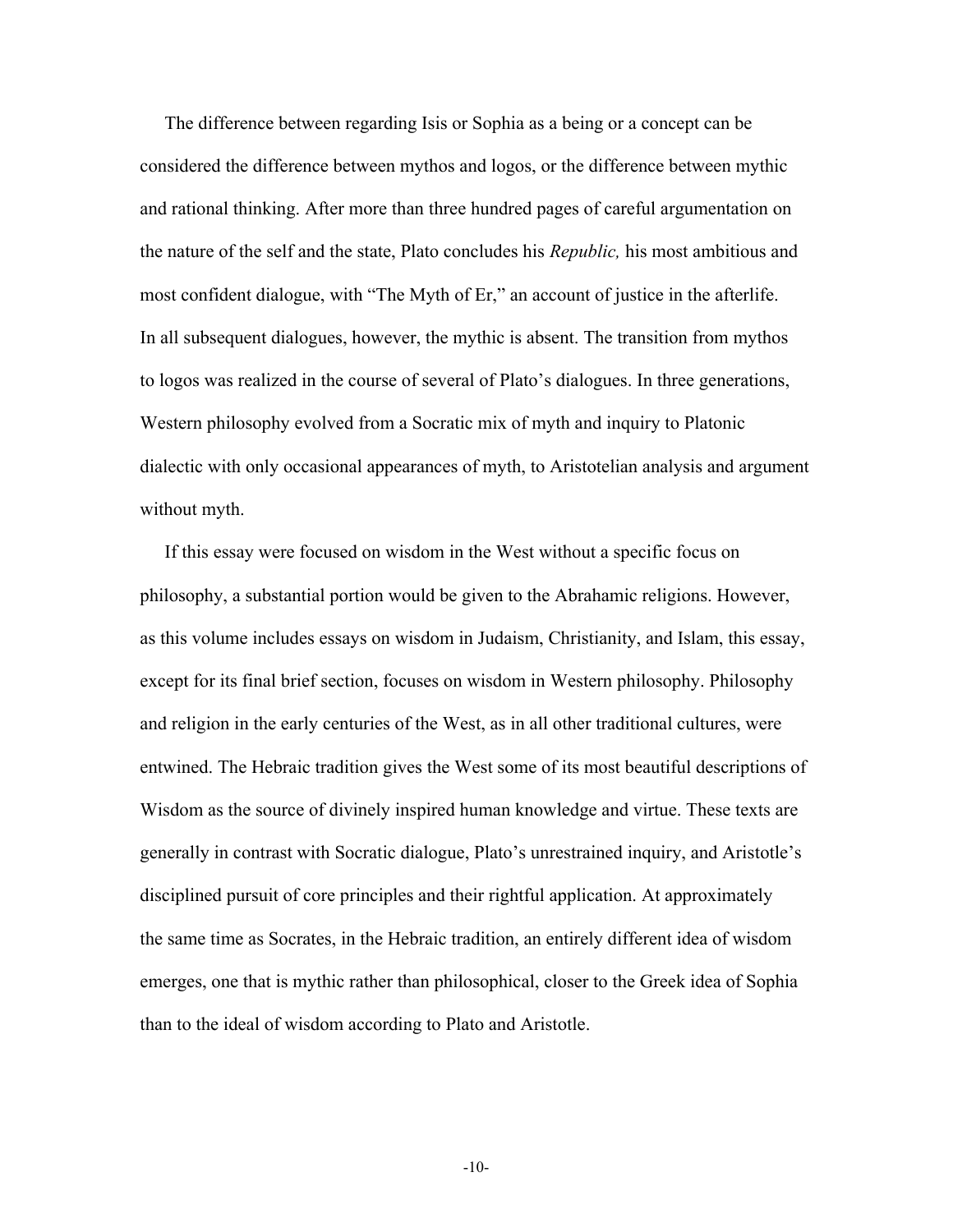As with the entire Judaic tradition, the relation between the human and divine is intensely personal. And so it is with Wisdom, particularly in the five Wisdom books: Job, Proverbs, Ecclesiastes, Ecclesiasticus, and Wisdom. The Book of Wisdom, which was written in Greek during the last century BCE, uses the name *Sophia* instead of the Hebrew term *Chokhmah*. Subsequently, in the first century CE, Philo Judaeus wrote on, and to some extent fused, the Logos of the Greek tradition and Sophia of the Hebraic tradition.<sup>9</sup>

Following Philo as well as the New Testament writers, the early Christian tradition developed a variety of theological explanations concerning the relationship between Logos who is one with the Father/Creator, and Sophia, the mediator between the Logos/ Christ and humanity. For the Christian tradition generally, the Incarnation of Christ and Wisdom/Sophia are entwined, as are the Love that is Christ and the Wisdom that is Sophia.<sup>10</sup>

#### WISDOM OF THE STOICS

Histories of Western philosophy tend to proceed from Aristotle to Descartes and the seventeenth century. They usually give only fleeting attention to Roman, and specifically Stoic philosophy, as well as to the entire history of Christian ethics which can be characterized as a creative blend of Stoicism with the Incarnation of Christ as depicted in the New Testament. By so doing, they neglect one of the world views that forms, along with Plato and Aristotle, the foundations of Christian, and more broadly, Western thought and culture.<sup>11</sup> Stoicism, and particularly their conceptions of wisdom and virtue, exercised a profound influence on the major thinkers of the Roman empire, including: Epictetus (ca.50–135 CE), a former slave who founded and directed a school

-11-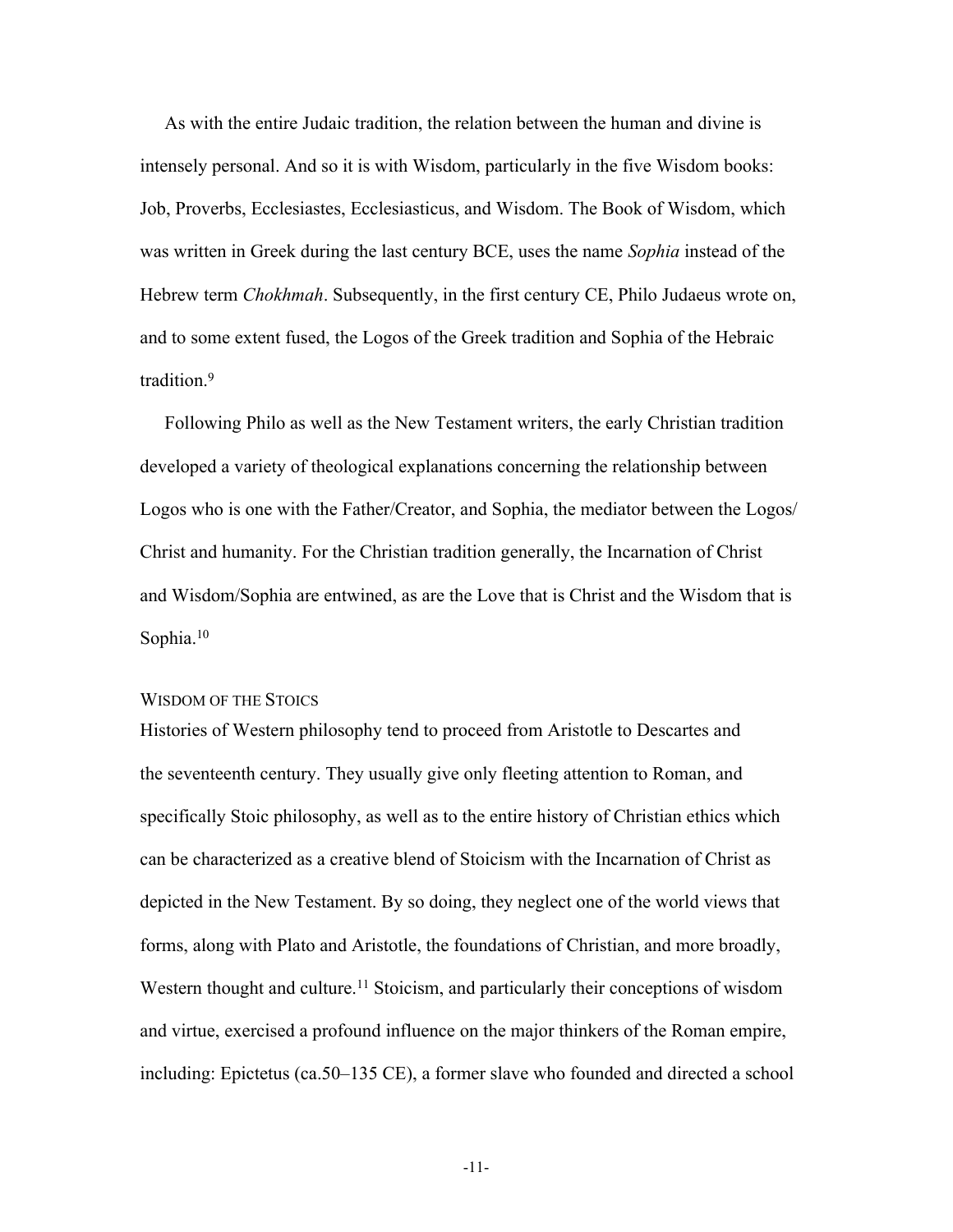for Stoic ethics; Seneca (4 BCE–63 CE), a tutor of Nero and a high official in Nero's administration (it was at Nero's direction that he committed suicide); Cicero (106–143 BCE), a Roman senator; and Marcus Aurelius (121–180 CE) the Roman emperor from 169–180 CE, during which time he was frequently in battle throughout Europe, and during which time he wrote his enduring *Meditations*.

By the definition of wisdom guiding this essay—the commingling of epistemology, metaphysics, and ethics—the Stoics are surely contributors to the lineage of Western philosophical wisdom. In contrast to most Western philosophies, however, Stoicism contributed more significantly to ethics than to either epistemology or metaphysics. Briefly, the core claim of the Stoics is both profound and slightly unclear. Starting with Zeno (334–362 BCE), the founder of the early Stoa (paths for walking between two rows of columns while philosophizing), and continuing until the death of Marcus Aurelius more than five centuries later, the Stoics based their ethics on a conception of Nature that was both fundamental and epistemologically vague. More importantly, the same can be said of Stoic ethics: it is difficult to establish just what the Stoic philosophers meant by their two essential terms, Nature and human nature. A lack of clarity concerning these complementary terms makes it difficult to know the extent to which and ways in which, one is (or is not) cooperating with Nature or realizing (or not) what is best in human nature.

One characteristic of the Stoic conception of Nature is absolutely clear: it is deterministic; all natural events are determined—while at the same time, in a decisive claim, human beings are not determined in how they might react to determined events. In effect, the *amor fati,* love of fate, in so many religious documents is precisely this Stoic

-12-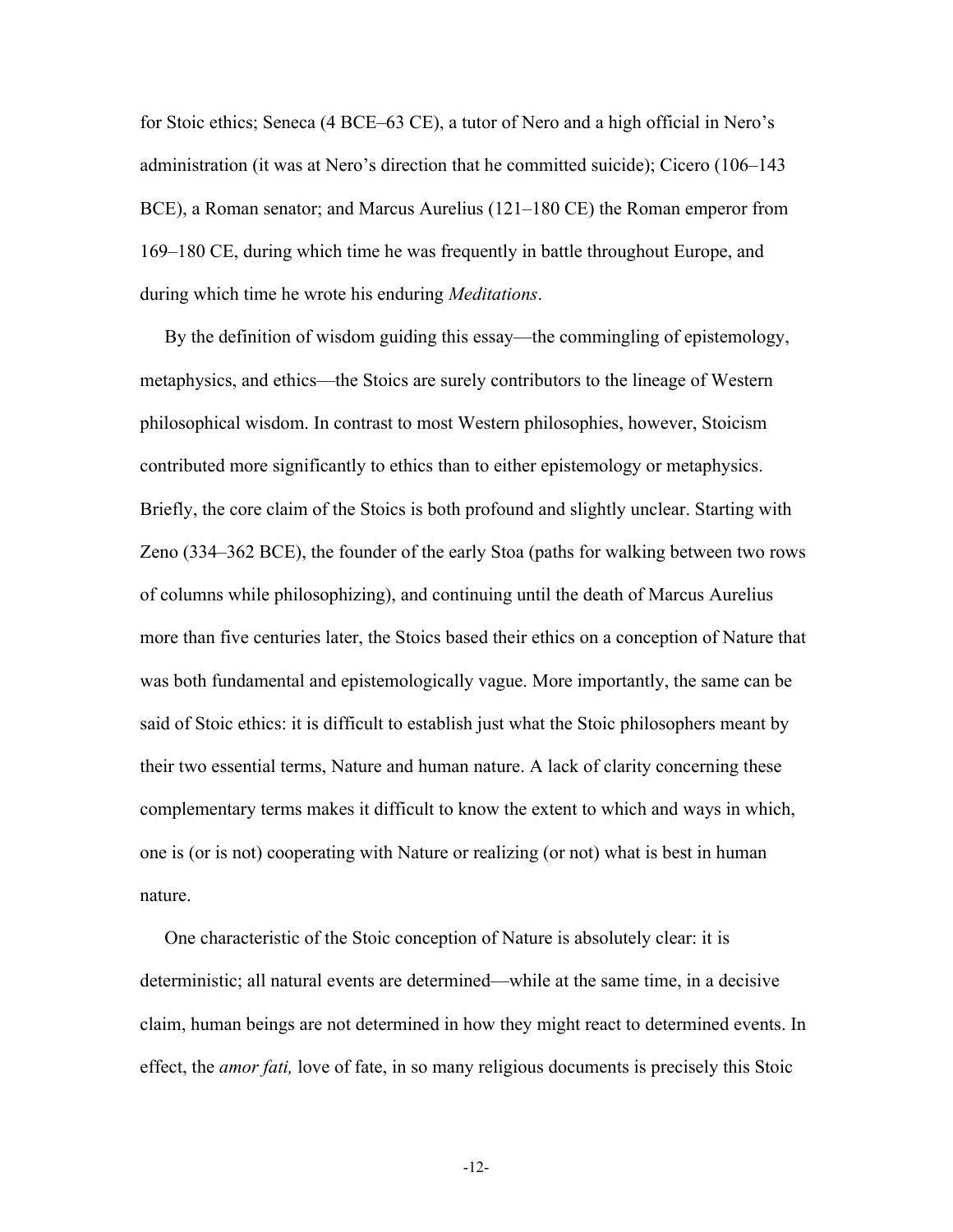conviction: love what you cannot change. It is also at the core of the life and writings of Simone Weil, the mid-twentieth century philosopher, and the essential point of the triad known as the Serenity Prayer first formulated by Reinhold Niebuhr, the mid-twentieth century Protestant theologian: "Lord grant me the serenity to accept the things I cannot change, the courage to change the things I can, and the wisdom to know the difference."

By way of summary, the inspiring writings of the most prominent Stoics, Seneca and Cicero in Latin, and Epictetus and Marcus Aurelius in Greek, offer a deep and compelling case for serenity in the face of pain and death. Wisdom is virtue, and virtue is wisdom, both based on the knowledge of the perfect unity of Nature and human nature, both revealed by the virtuous person. The difficulty, of course, lies in the circularity of these terms which can be broken only by locating a model virtuous person. Seneca was calm in the face of adversity, including his *amor fati* suicide, but in other respects, particularly his wealth, he seems to have lived at variance with his Stoic ideals. Fortunately, Zeno, Epictetus, Cicero, and Marcus appear to have been candidates for this status. As Stoicism was taken up very significantly by Christianity, particularly once it united with Rome, the life of Christ and the early saints assumed this function, so that wisdom and virtue were identified with the life depicted in the New Testament and in the individuals whose lives were devoted to the imitation of that singular life.

### CHRISTIAN WISDOM

If Wisdom lost some, or perhaps all, of its transcendent status as the source of knowledge after Aristotle, it was restored and enhanced by the Christian revelation, especially in the Gospel of John and the Epistles of Paul. The Prologue to John's Gospel reads:

-13-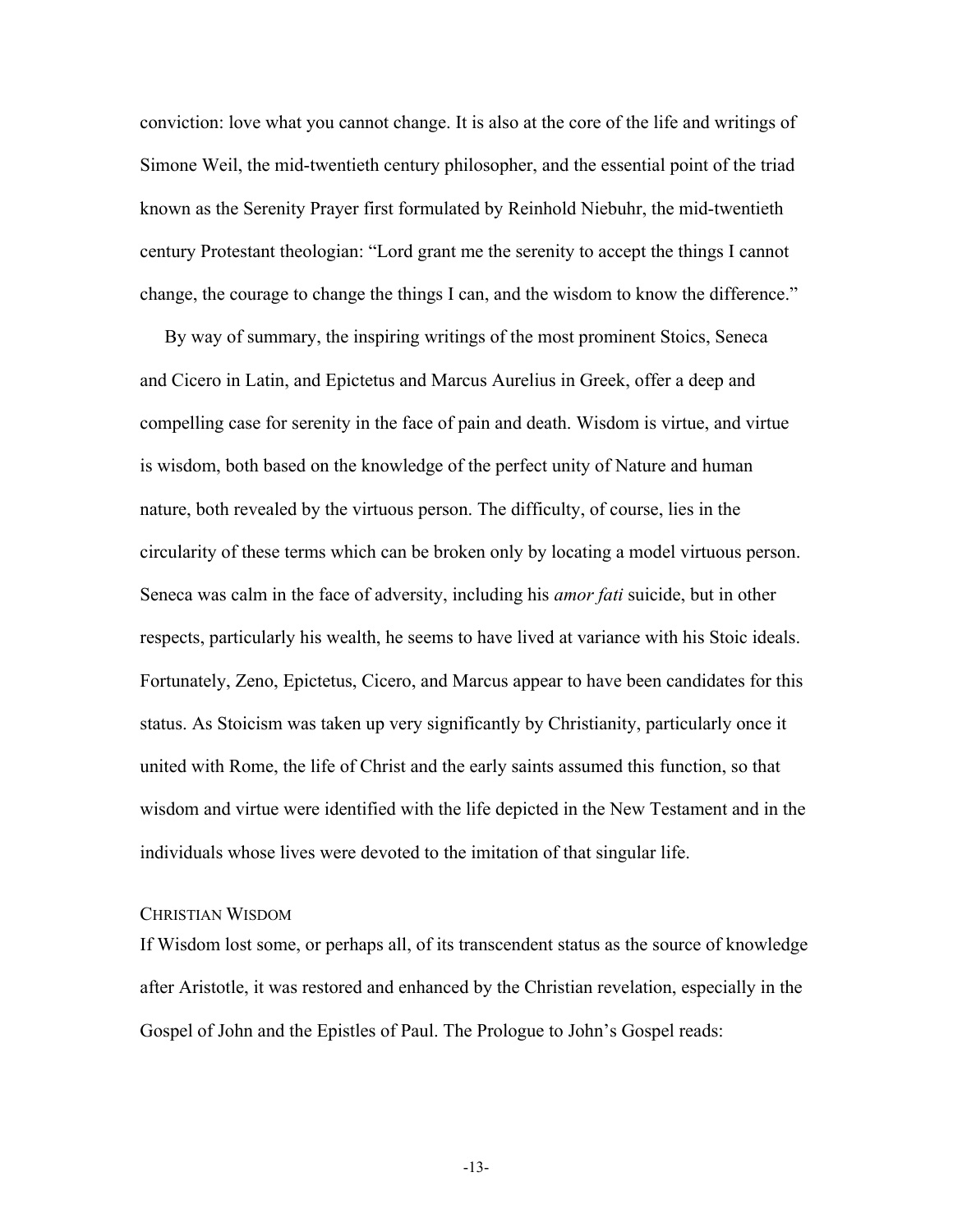In the beginning was the Word and the Word was with God, and the Word was God. He was in the beginning with God, all things were made through

Him and without Him not anything was made that was made.<sup>12</sup>

This text claims that the Word (the English word for the Greek word *logos*) is one with God the Father and as such was and is the instrument of all creation. The Logos of John's Gospel presents Light, Love, and Wisdom as synonymous, rather like the eternal Ideas— Truth, Beauty, the Good—that Plato affirmed in his *Republic*. Logos represents a new law characterized by love (*agape*). John writes: "For the law was given through Moses; grace and truth came through Jesus Christ."<sup>13</sup>

Paul, a Jew, a Roman citizen, and a convert to Christianity, contrasted the wisdom of both Jews and Greeks with the widom and grace bestowed on believers by Christ:

For the word of the cross is folly to those who are perishing, but to us who are being saved it is the power of God. For it is written,

I will destroy the wisdom of the wise,

And the cleverness of the clever I will thwart. (Isaiah, 29:14) Where is the wise man? Where is the scribe? Where is the debater of this age? Has not God made foolish the wisdom of the world? For since, in the wisdom of God, the world did not know God through the folly of what we preach to save those who believe. For Jews demand signs and Greeks seek wisdom, but we preach Christ crucified, a stumbling block to the Jews and folly to the Gentiles, but to those who are called, both Jews and Greeks, Christ is the power of God and wisdom of God. For the foolishness of God is wiser than men, and the weakness of God is stronger than men.<sup>14</sup>

-14-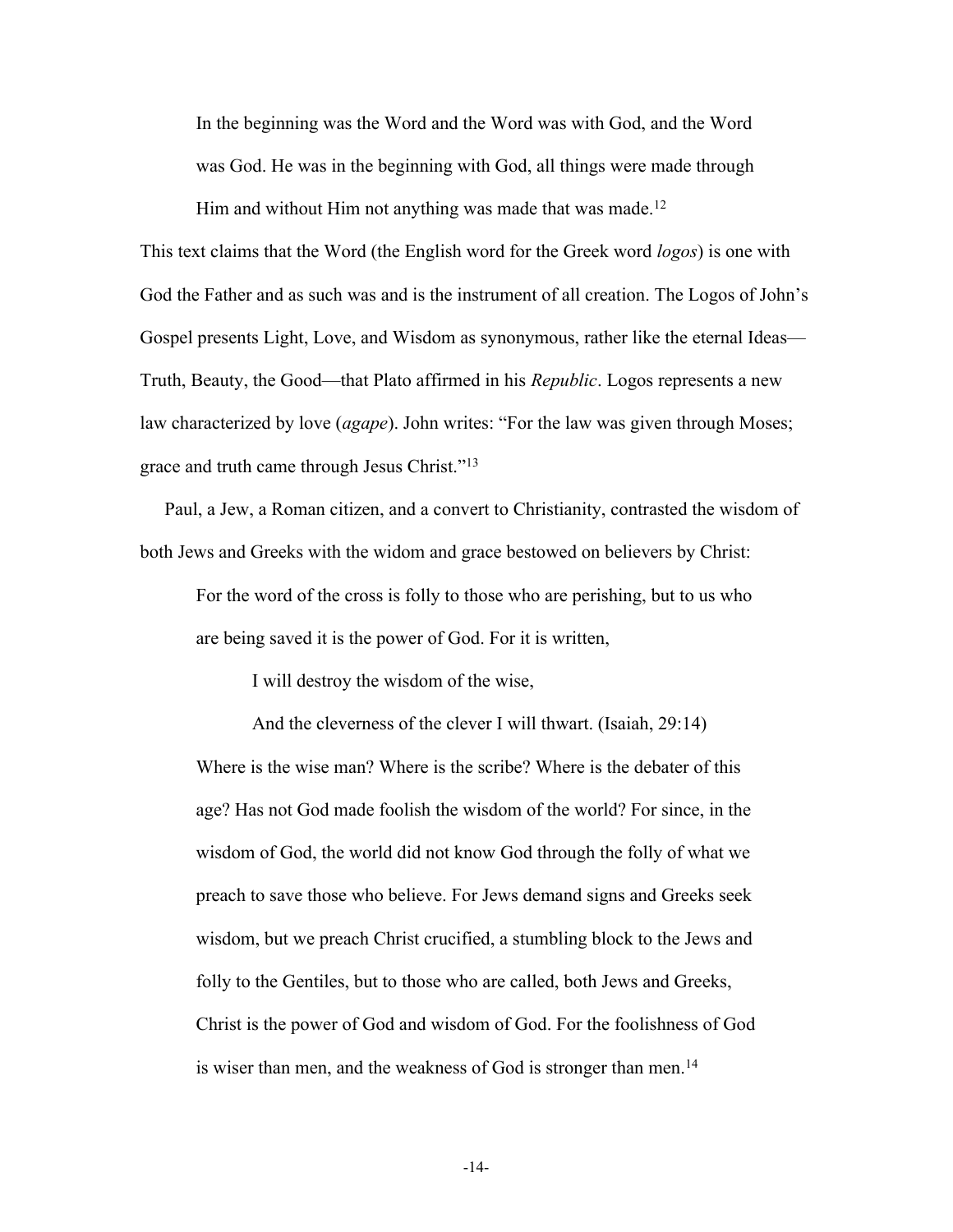If one wishes to find wisdom in the Christian tradition it is well to call on guides such as Bruno Barnhart,<sup>15</sup> a Benedictine monk and expert of Sapiential Christianity, or William Johnston,<sup>16</sup> expert on Christian and Buddhist spirituality, or Raimon Panikkar,<sup>17</sup> philosopher and theologian of Asian and Western traditions, all authors of important writings on Christian wisdom. Bruno Barnhart writes:

Central to the experience of Christians was a new consciousness, a new understanding. Jesus himself was the divine Wisdom come into the world, a fullness of light now shared by the believer. Christian writers of the early centuries, on the basis of the Johannine Prologue, developed a theological vision centered in Christ as the divine Logos. This incarnate Word was understood as the Bridegroom of the Church, participated in through a unitive knowledge (an intimate personal relationship with Christ), and was seen as the sun of understanding. This Logos was recognized as the one key to penetrating the mysteries both of the cosmos and of the biblical history of salvation. In the Greek patristic tradition, it is Jesus Christ as

Logos that illuminates the whole of reality.<sup>18</sup>

With wisdom identified with Christ, who in turn is identified with the Father, the infinite and eternal Creator, the challenge for Christian theologians and philosophers was to restore some of the prestige of reason. To the extent that they were able to do so, it was significantly with the help of Plato and Aristotle. In general, Augustine in the fifth century absorbed the Platonism of Neoplatonic philosophers, especially Plotinus and Porphyry. In the thirteenth century Thomas Aquinas absorbed and Christianized the philosophy of Aristotle.

-15-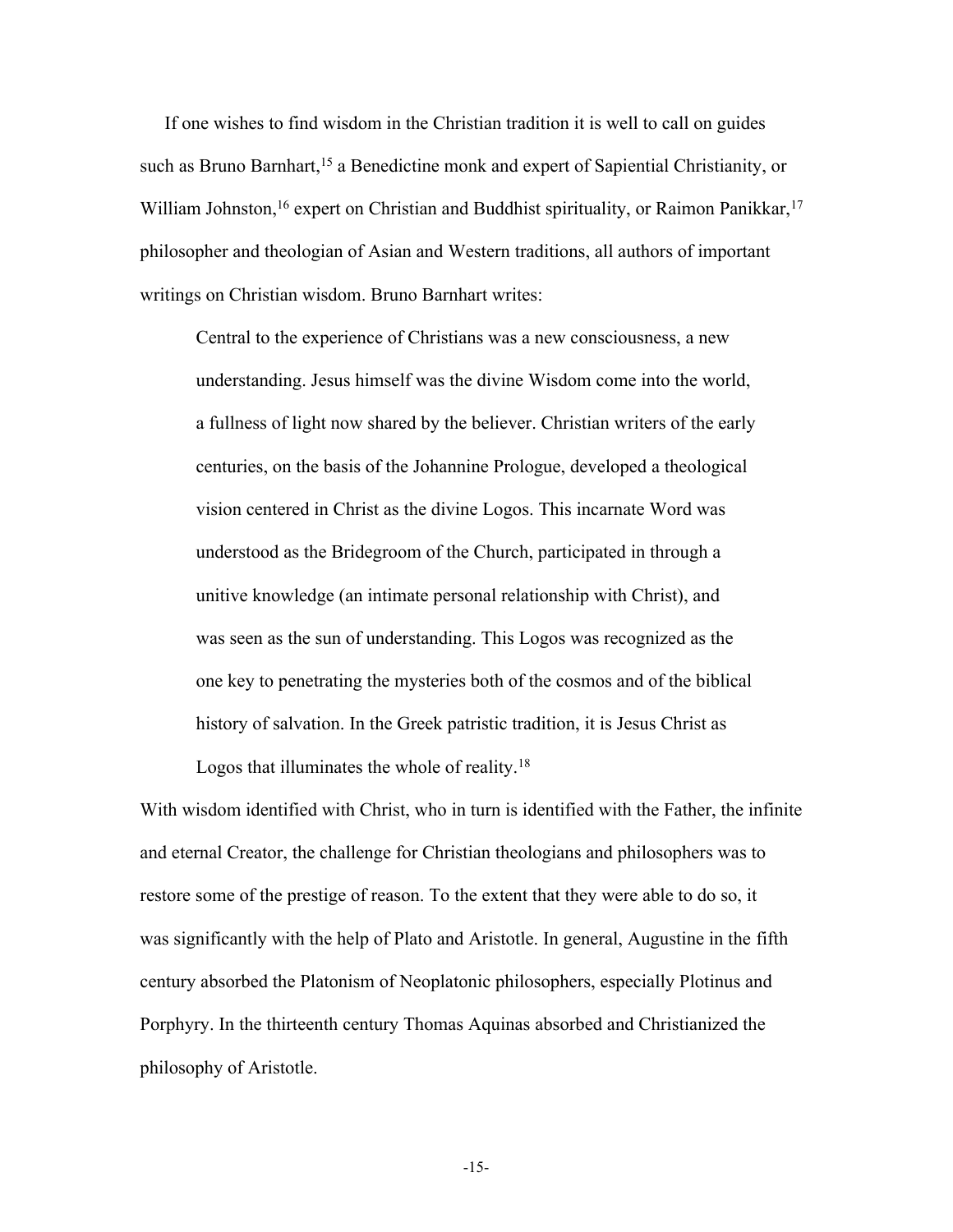Early in his career as a professor of rhetoric in North Africa, Augustine was influenced by Cicero's *Hortensius,* an exhortation to philosophical wisdom. He then studied Manichaeism, and as he narrated in his *Confessions,* his classic autobiography which is also the first autobiography in world literature—he converted to Christianity and emerged as the single most influential thinker of the early Christian centuries. Augustine identified wisdom with the divine archetypes, or the ideas in God's mind. He developed an epistemology of two levels of knowledge, intellect and intuition, a distinction characteristic of Romantic thinkers. According to Augustine, it is only by intuition, an illumined mind that one can know the divine. Such knowledge requires a combination of epistemological effort and the grace of Christ dwelling in the human soul.

True happiness is to rejoice in the truth, for to rejoice in the truth is to rejoice in you, O God, who are the Truth, you my God, my true Light, to whom I look for salvation. This is the happiness that all desire.<sup>19</sup>

Thomas Aquinas defined wisdom as the source of all true knowledge and of moral action.<sup>20</sup> Similarly, for the fourteenth century German mystic, Meister Eckhart, wisdom is the basis of the knowledge of God and "the 'birth' of God in the soul." Nicholas of Cusa, a Roman Catholic Cardinal and diplomat as well as a mathematician, theologian, and philosopher, saw wisdom "on all levels of spiritual being and as the principle and goal of all spiritual activity."<sup>21</sup>

In the middle of this survey of theological statements concerning wisdom is the inspiring figure of Boethius, a devoted student of Plato, Aristotle, and the Stoics, imprisoned after being falsely accused of treason. By his lone work, *The Consolation of Philosophy,* which he wrote in prison awaiting execution, he bequeathed to his

-16-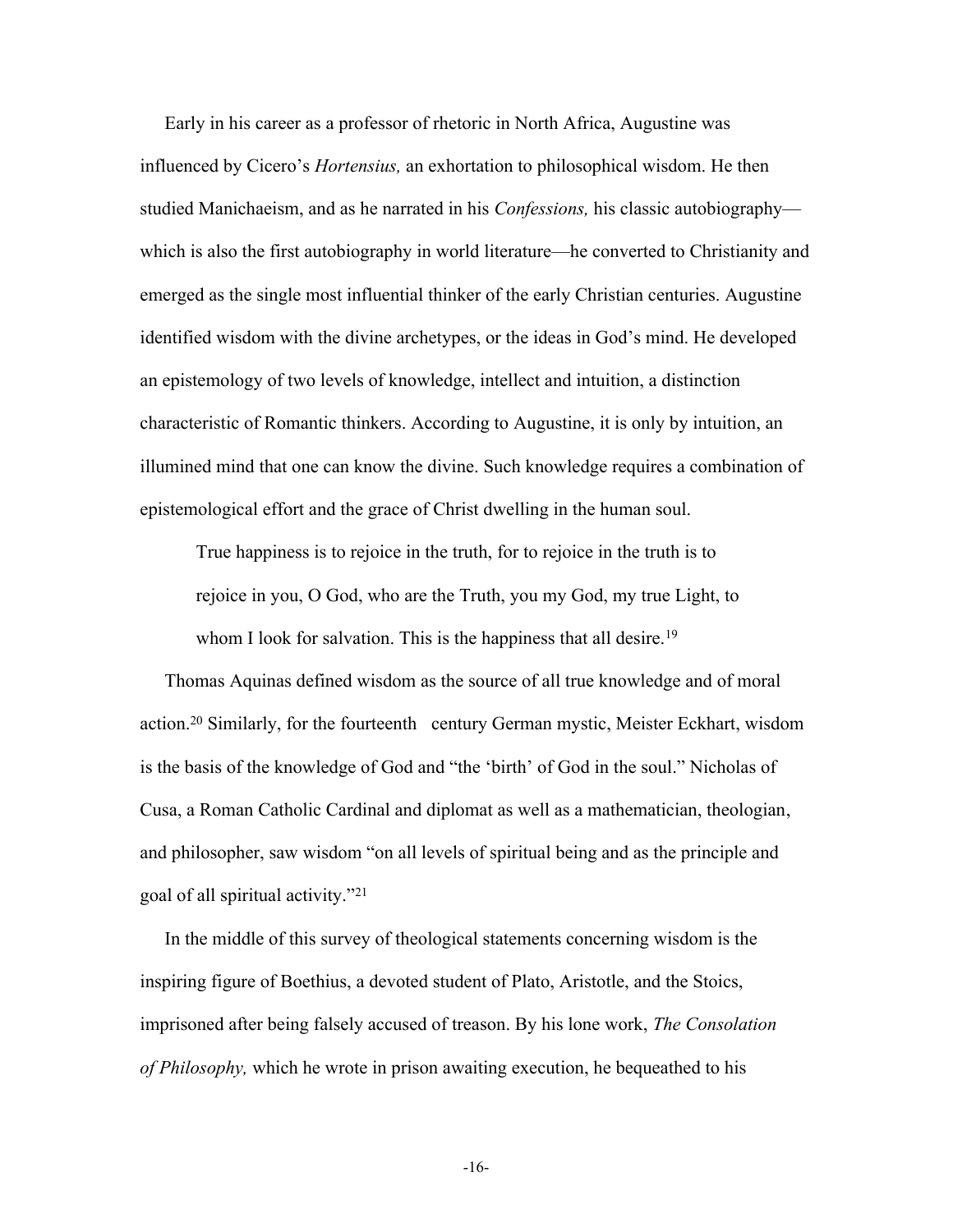contemporaries and all interested in wisdom and justice thereafter a remarkably dramatic affirmation of the Christian love of wisdom. With echoes of Job's experience of the Voice from the Whirlwind that reveals the wisdom of God's ways, and the calm, resolute embrace of falsely accused Socrates when forced to drink hemlock, or the suicide of Seneca under pressure from the emperor Nero, Lady Philosophy convinces the ill fated—and increasingly equanimous—Boethius that even his execution can be understood in the light of divine wisdom. Petitioned by Boethius, Lady Philosophy vividly revealed herself to be an inspiring image and presence in the mind and heart of the imprisoned and doomed Boethius. She provided wise consolation that Boethius would presumably not have been able to generate without her influence. Boethius in conversation with Lady Philosophy would seem to provide a convincing example of Wisdom—knowledge from a deep source—Lady Philo Sophia Herself—leading to right action—calm in the face of death.

### THE ENLIGHTENMENT AND ROMANTICISM

While no sensible modern Western person would want to live in a culture not yet transformed by the humanistic genius of the eighteenth century European Enlightenment, neither would we want to live in a culture guided solely be Enlightenment ideals. It is right to bow to the genius of Locke, Hume, Diderot, and Kant, and other Enlightenment thinkers. It might be even more obvious to bow to their American followers, the Founders—Washington, Franklin, Jefferson, Adams, Hamilton, and Madison—but the history of thought is sufficiently progressive that even they were surpassed three quarters of a century later by Emerson and Lincoln, and they in turn were surpassed in enlightened thinking by John Dewey and the Rev. Dr. Martin Luther

-17-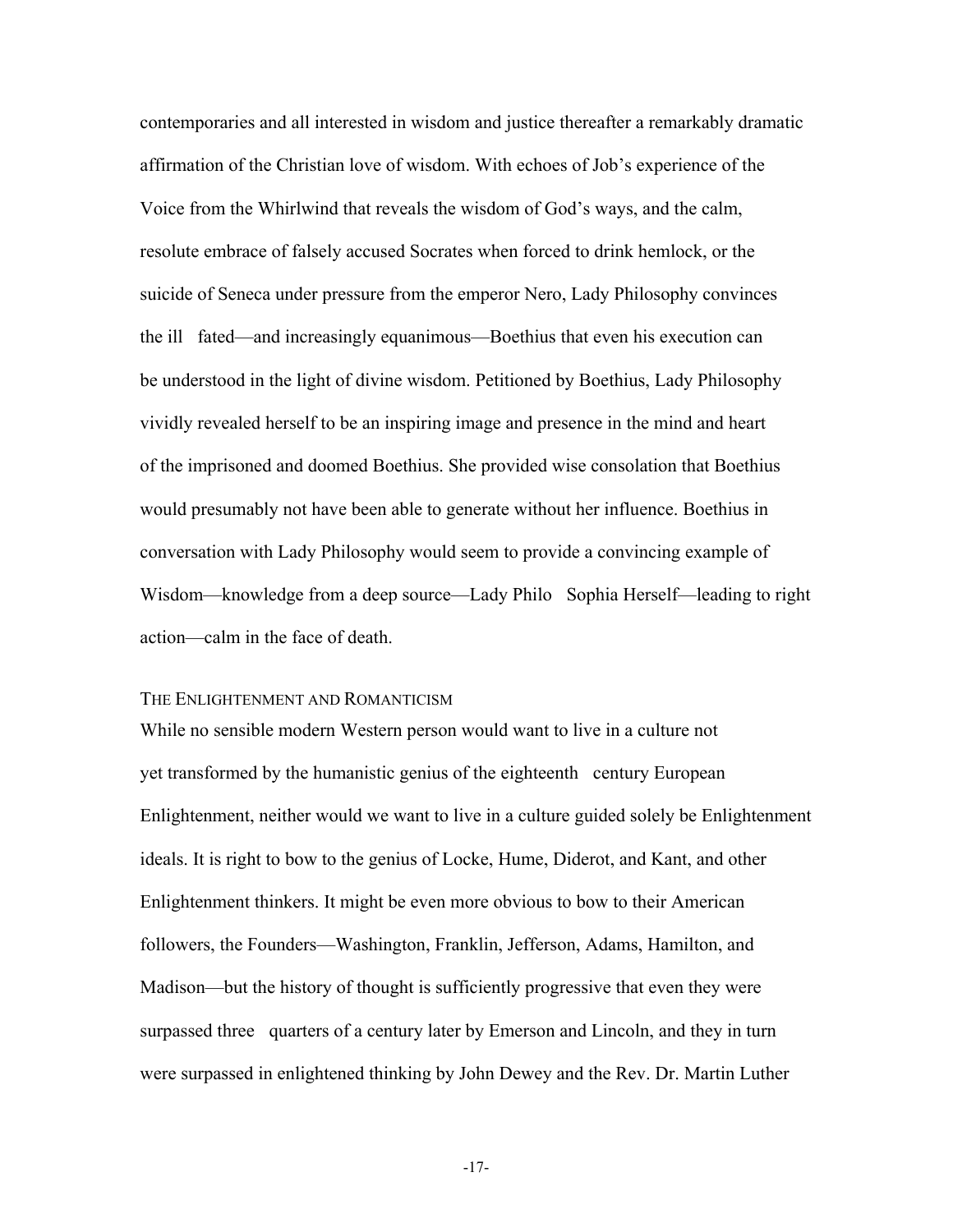King Jr.

Such intellectual progress is due at least in part to critique and opposition, to vigorous dialectic. The dialogical opposition to the Enlightenment is Romanticism. Both of these worldviews have contributed many positive influences, but only the Romantic worldview honored and aspired to wisdom as such. We might say that the Enlightenment offered a great advance in the use of intelligence, particularly in science and social sciences, namely, instrumental reason; the philosophical Romantics, including Goethe, Coleridge, and Emerson, advanced the use of intuition, particularly in relation to the arts.<sup>22</sup> In the context of this essay, it would seem justified to view Romanticism as dedicated to wisdom, that is, to an experience of a deep source, whether Nature or the Absolute, or in the twentieth century, the unconscious, by a deep way of knowing, usually imagination or intuition, and leading to right and creative action. In general, twentieth century philosophy is closer to science than to art, and so relies on rational argument, shunning the possibility of knowledge from a deep source and the method of imagination/intuition that might lead to it.

The Cultivation and Significance of Philosophic Wisdom in the Twentieth Century This section offers very brief introductions to twentieth century philosophers whose works are examples of wise thinking and thinking as a way to wisdom. The first part briefly introduces the classic American philosophical tradition during the nineteenth century and the first half of the twentieth century: Ralph Waldo Emerson, William James, Josiah Royce, John Dewey, and Alfred North Whitehead. The second part discusses the contributions of three European philosophers at mid twentieth century: Simone Weil,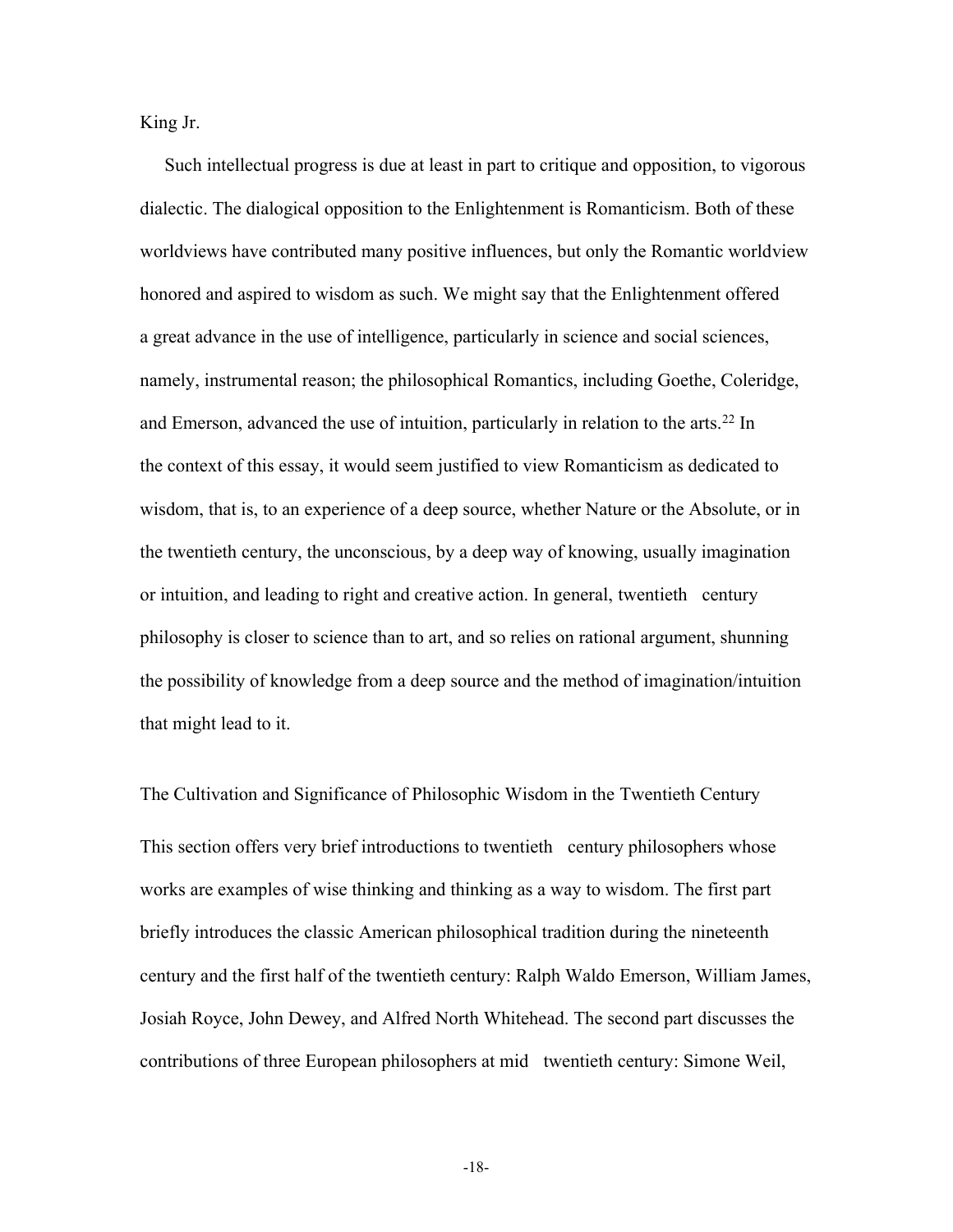Martin Buber, and Karl Jaspers.

CLASSICAL AMERICAN PHILOSOPHY

Wisdom with an American accent tends to be very practical as evidenced by the predominance of American philosophy generated in lectures and essays written in response to pressing social and cultural concerns. James was a sophisticated thinker and writer in several disciplines and several languages but in *Pragmatism* his purpose was to make it possible for the nonphilosopher to make sense of his or her own experience. Similarly, Josiah Royce explained that in his teaching and writing philosophy he sought to give his students a place to stand.<sup>23</sup> John

Dewey's philosophy of democracy is explicitly a philosophy of "the common man." As Dewey wrote: Philosophy recovers itself when it ceases to be a device for dealing with the problems of philosophers and become a method, cultivated by philosophers, for the problems of men.<sup>24</sup>

Given the history of the twentieth century, what could be more important than Dewey's philosophy of democracy, the enemy of National Socialism and other expressions of totalitarianism? From the Founders to Lincoln to James and Dewey, to Rev. Dr. Martin Luther King Jr., the American religious, political, and philosophical traditions represents a commitment to the integration of metaphysics, epistemology, and especially ethics. "We hold these truths to be self evident, that all men are created equal" was not applied when articulated, nor was it intended to be, but in its depth and clarity, in its ability to raise consciousness and to exercise practical cultural and political behavior, it stands at the base of American wisdom, the fruit of the first cluster of wise Americans.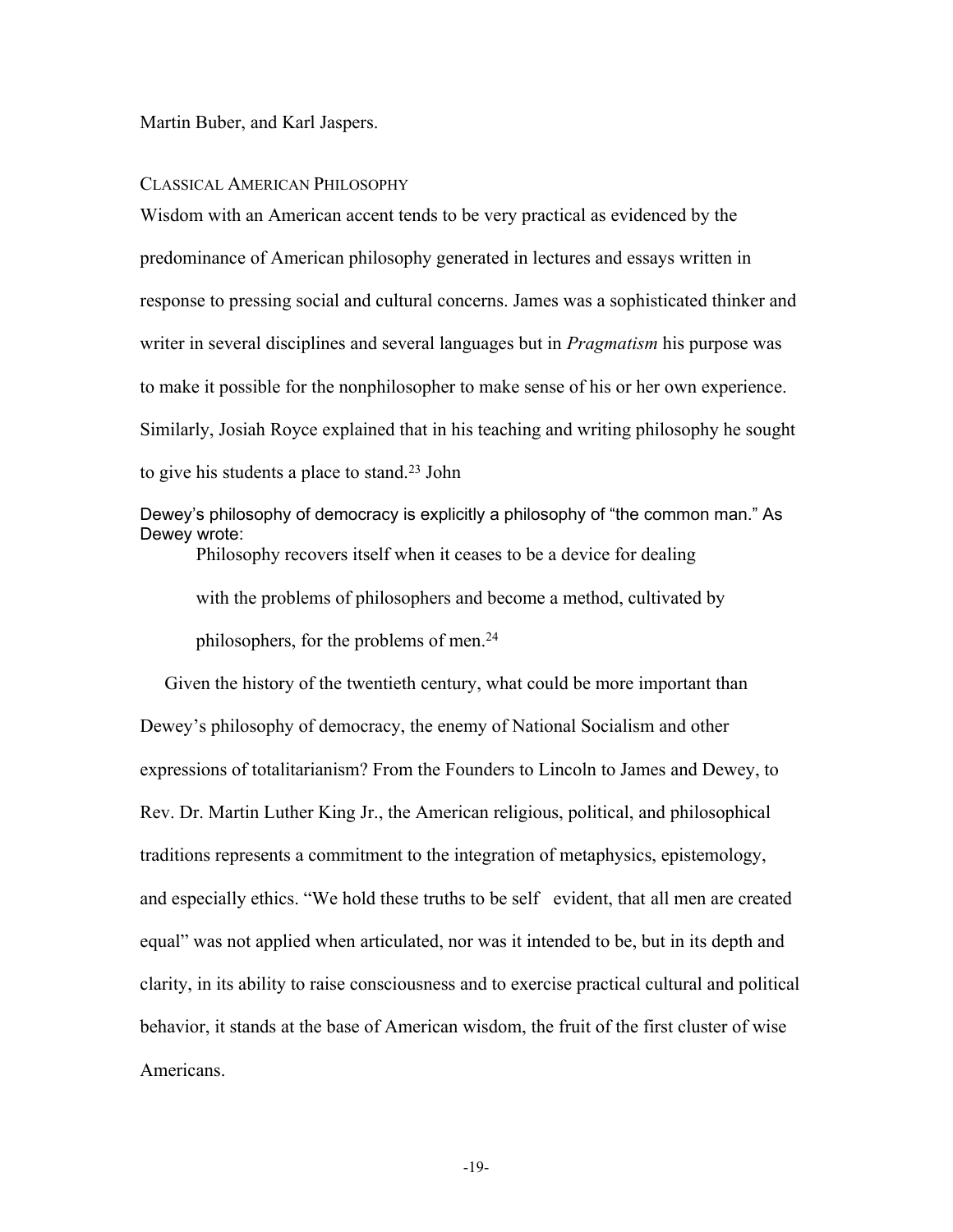A broad review of the philosophic wisdom of the classical American philosophical tradition must begin with Ralph Waldo Emerson, America's sage, for it is Emerson who provides the richest language, and most exemplifies the transformative power of philosophical reflection. In language that is later echoed in the writings of the pragmatists (Peirce, James, and Royce), and religious philosophers such as Weil, Buber, and Jaspers, Emerson proclaims the transformative power of the active soul, the person who thinks freshly and honestly, with devotion to the challenges of individual and social life. He wrote: "Why should not we also enjoy an original relation to the universe?"<sup>25</sup> This relationship involves both the individual and the Absolute: "I could not be, but that absolute life circulated in me, and I could not think this without being that absolute life."<sup>26</sup> Emerson's ethical judgments and moral behavior follow typically from his solitary reflection and his conversations with past representatives of wisdom and with contemporaries equally devoted to "an original relation to the Universe." His essays and journals stand out as an inexhaustible source of wisdom. His life and his writings exemplify his conviction that "The one thing in the world, of value, is the active soul."<sup>27</sup>

As the Founders represent the firstconvergence of politcal genius (as well as courage and vision tht proved historically momentous), a second cluster of genius emerged three quarters of a century after the Founders, in the Concord of Ralph Waldo Emerson and in the presidency of Abraham Lincoln. In his essay, "Self Reliance" (1836), Emerson declared a second declaration of independence from England and Europe—not political independence, but intellectual. In his Gettysburg Address and Second Inaugural Address, Lincoln in effect joined deep insight, eloquent argument, and inestimable practical historical import, each an integral component of wisdom. Emerson and Lincoln, each of

-20-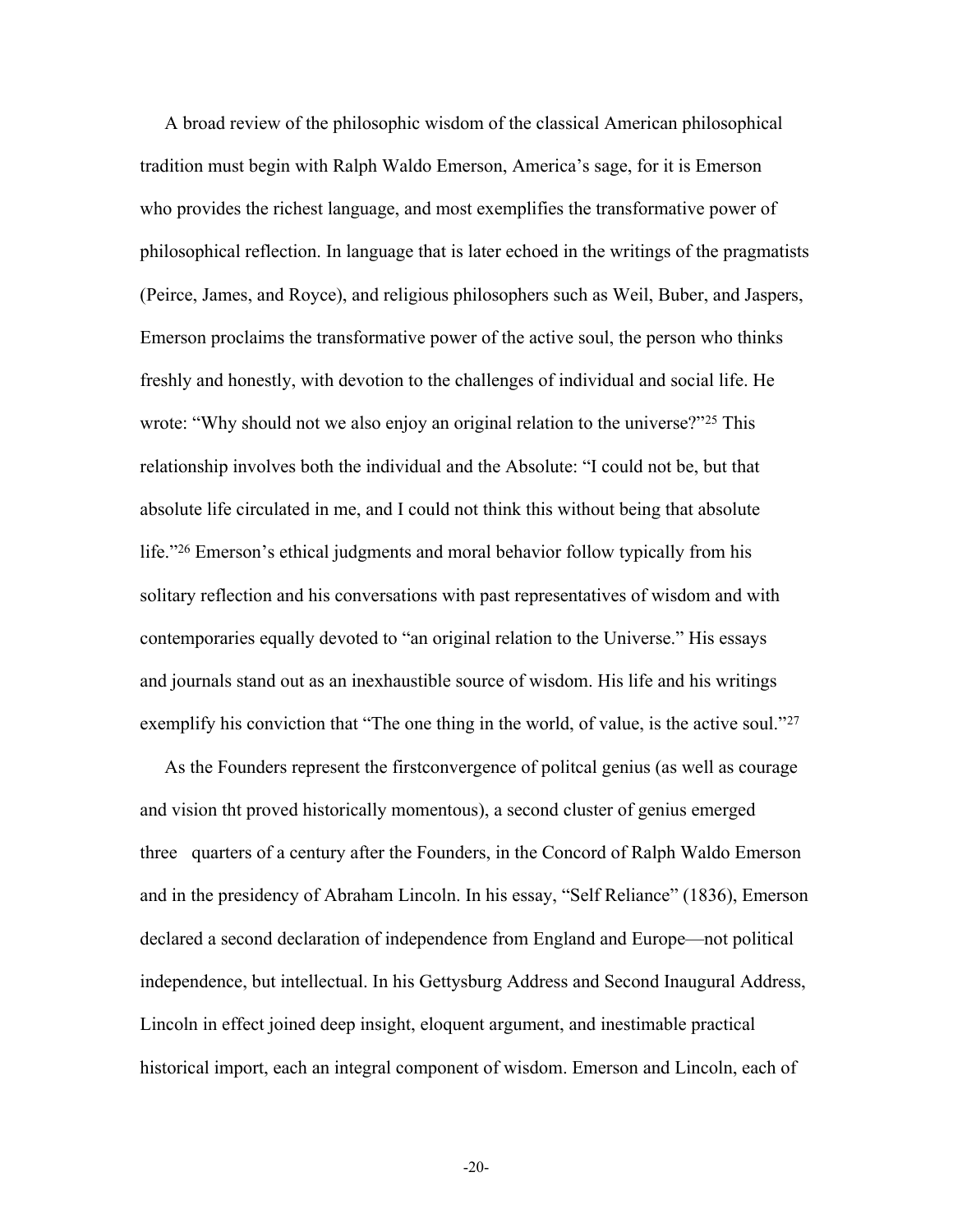whom suffered the death of a child, acknowledged divine immanence and transcendence, both exhibited epistemological clarity and caution, and both spoke with impressive insight concerning the moral claims needed at that time, and at the present.

A third such cluster of genius occurred in early twentieth century philosophy departments: William James, Josiah Royce, and A. N. Whitehead at Harvard and John Dewey at Columbia. In psychology, philosophy, and the study of religion, as well as three decades of research concerning psychical experience,<sup>28</sup> James showed a genius for original insight. He practiced philosophy as "a habit of always seeing an alternative."<sup>29</sup> From beginning to end, James's convictions remained open to revision.

One of Josiah Royce's many original, wise insights is his ethical theory, "loyalty to loyalty."<sup>30</sup> We might approach this contribution by noticing that contemporary writers on wisdom, most of whom are psychologists, seem to offer characterizations of wisdom that include some wise individuals but they do not exclude scoundrels and truly evil individuals such as Hitler.<sup>31</sup> Royce's loyalty to loyalty would seem to offer an ingenious solution to this stubborn problem. By being loyal to Hitler's genocidal "final solution," Germans, Austrians, and others were disloyal to the loyalties of the Jews, Gypsies, gays, and others whom the Nazis considered unworthy to participate in the Third Reich. Hitler's absolutely evil project deliberately denied these others the opportunity to practice their own loyalties. Jesus and Buddha certainly did not violate the loyalties of others, nor did the actions of Gandhi, King, and the Dalai Lama, but the actions of Hitler and all tyrants, as well as the actions of intolerant religious leaders, clearly do violate the loyalties of their intellectual opponents and their political enemies. Royce's loyalty to loyalty, based on the reality of the Beloved Community as the holder of all ideals

-21-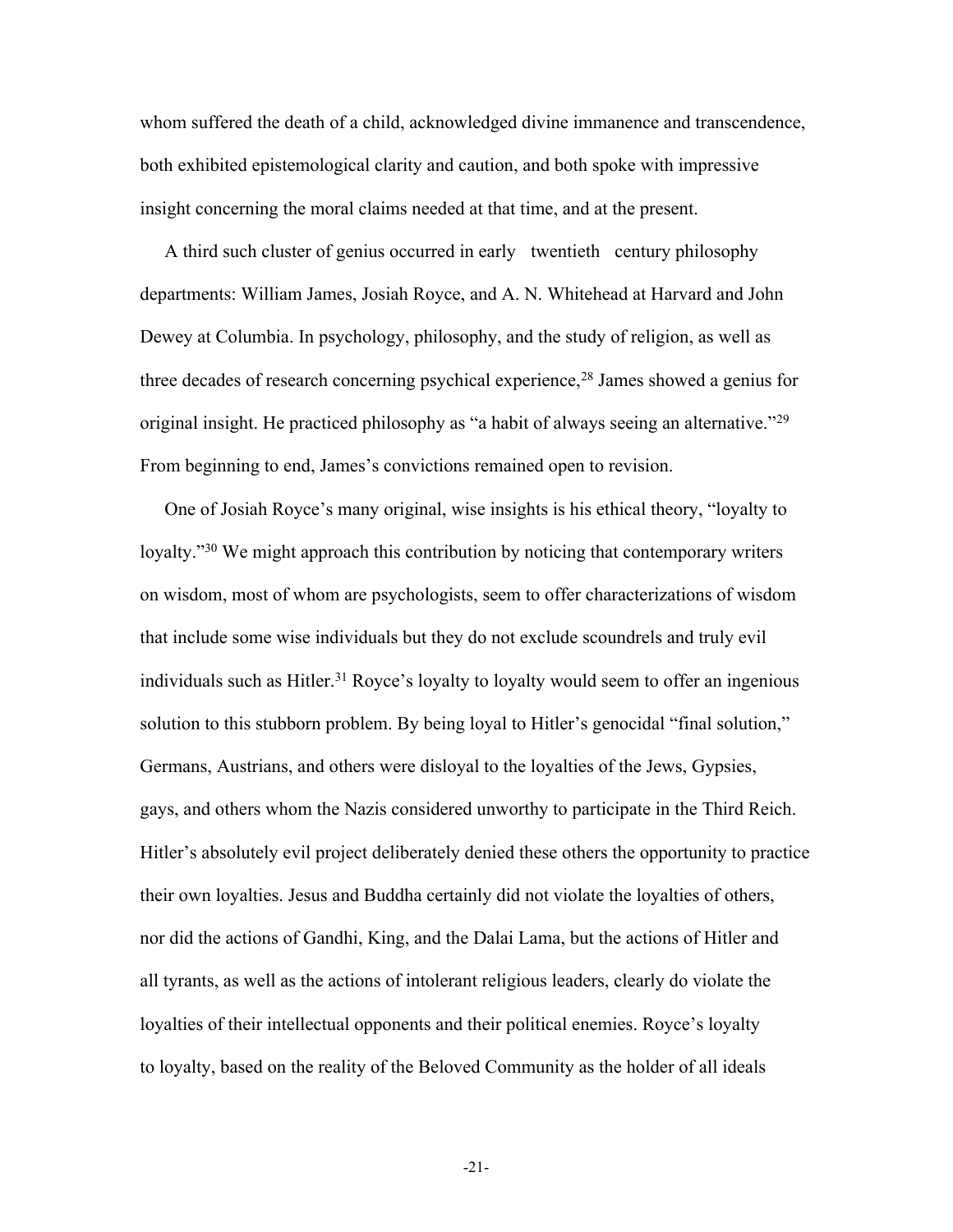(including lost causes) as well as individual responsibility, would seem to be a strong candidate for wisdom.

While the classical American philosophical tradition does not end with Dewey and Whitehead, the two major philosophers working primarily from the original insights of William James, it does climax with them. Alfred North Whitehead had three great careers: as a mathematician at Cambridge University; as a philosopher of science at University of London; and as a comprehensive philosopher at Harvard, where he built on the philosophy of William James. In response to the deepest ontological question— How did the Universe come about?—Whitehead introduced and expanded the concept of creativity as the source of the Universe. He also contributed an ingenious solution to the problem of theodicy: How can an all knowing and all powerful God be the creator and guide of so much evil and suffering? Extending, and rendering systematic, James's conception of God as finite,<sup>32</sup> Whitehead proposes that God should be understood to have two natures, Primordial, or the pure potential of existence, and Consequent, or the history of the Cosmos. Within the context of this solution, Whitehead proposes that the Primordial nature of God is all good but, as evidenced by God's Consequent nature, neither all knowing nor all powerful. According to Whitehead, God does not directly control human events and does not know the future. For traditional adherents of any one of the three Abrahamic religions it might seem painful, and a contradiction of the nature of God, to deny God's foreknowledge, but to do so would seem to be an example of philosophical wisdom.

John Dewey, the philosopher of common knowledge and "the common man," entitled his one book on religion "A Common Faith."<sup>33</sup> Thoroughly Aristotelian, Dewey's

-22-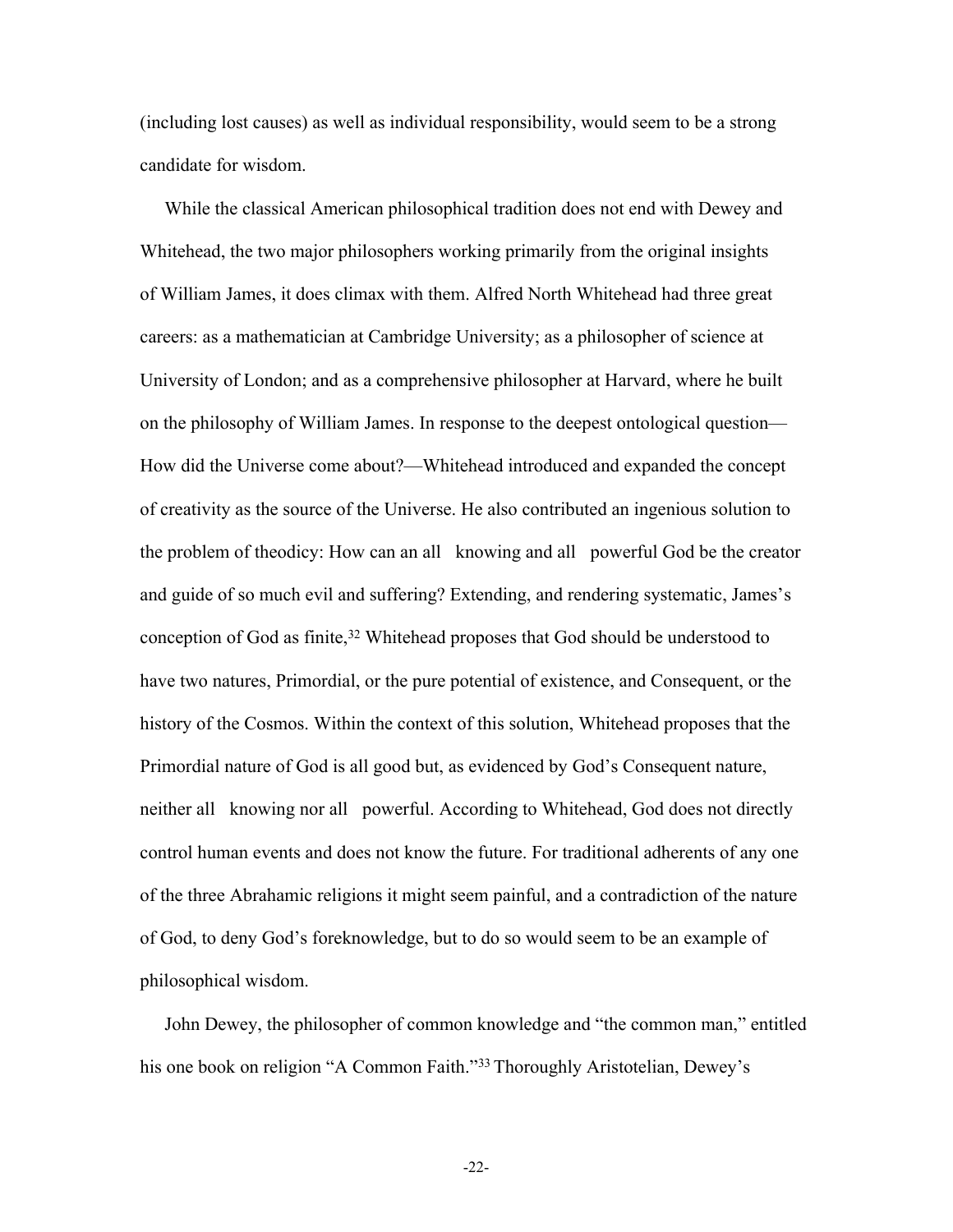philosophy runs in reverse order from Plato's: he focuses primarily on social and ethical problems and works back to metaphysics, to the extent possible. His great strength is in his epistemology, methodology, and ethics, specifically his development of the method of scientific rationality and shared intelligence, and their application to "the problems of men," including education, social justice, institutions, and peace among nations. Compared to philosophers such as Plato and Aristotle, or Spinoza and Hegel, Dewey's metaphysics might appear flat and restrained. He preferred, and clearly trusted, practical intelligence over metaphysics because he was convinced that claims for and against a particular metaphysics have often led (and continue to lead) to all manner of misdeed. For this reason, he begins with the crises and precariousness of daily life and proceeds to an appropriate epistemology, and then, as he deems possible, he articulates an ontology—not of the Absolute, or the One, or God, or the Unconscious, but of nature and experience.<sup>34</sup>

Dewey's devotion to solving the major problems of his day, and the extraordinary versatility of his thinking, enabled him to generate a philosophy that is vast, deep, honest, and helpful—not at all common. For Dewey—who was wise in his ability to protect, reconcile, and advance the worthy causes of individuals and groups—wisdom consists in reasoning together, rather like the free debate typical of the town hall meeting of his native Vermont. Given the violent horrors of the last century, and the ecological horrors almost certainly awaiting humanity and Earth in the twenty first century, Dewey's method of intelligence might be as close to wisdom as philosophy in the West, on its own, can attain at the present time.

### SIMONE WEIL (1909–1943)

-23-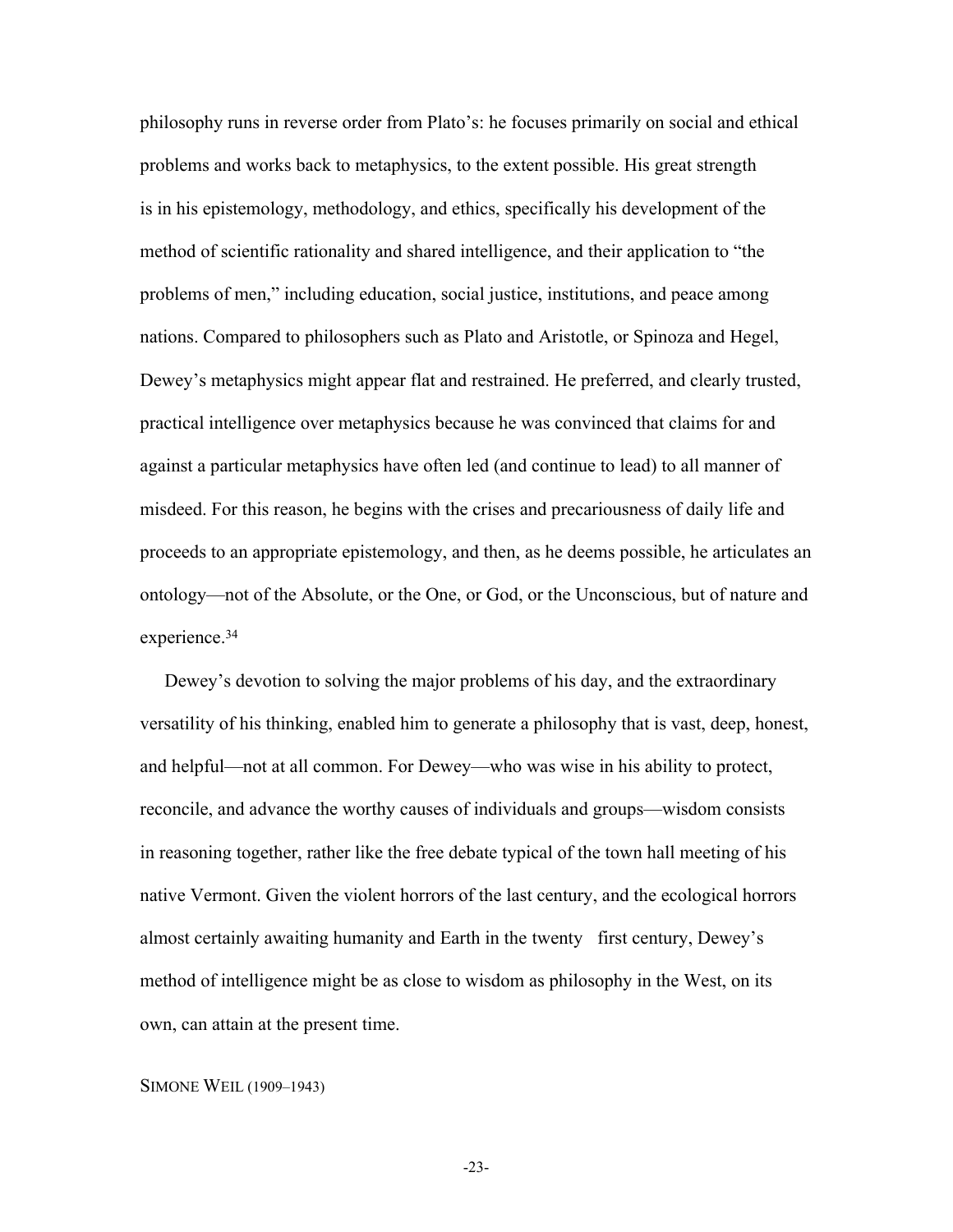Albert Camus referred to Simone Weil as "The only great spirit of our time."<sup>35</sup> Andre Gide referred to her as "the most important spiritual writer of this century."<sup>36</sup> T. S. Eliot referred to her as "a kind of genius akin to that of a saint."<sup>37</sup> While Camus and Gide put saint first, Eliot was careful to put genius first and saint second. In fact, Weil is equally genius and saint. Although a German name, Weil is pronounced *Veh* because she lived in the French section of Alsace and definitely considered herself French above all. Clearly a pure soul who inspired deep admiration, Weil was also frustrating. Of course, the combination of genius and saint, as well as self proclaimed outsider, could not have been otherwise than confusing, and occasionally infuriating, for her colleagues and friends. It is no easier for us to understand her now.

Although Weil was Jewish by birth, she was fiercely anti Hebraic. Intellectually she was devoted to classical Greek thought and culture, and fiercely opposed to everything Roman. She referred to Hebraism and Romanism as "the beast." Spiritually, Weil converted to Catholicism in its French expression but because of its association with the Roman Empire she vigorously criticized and refuse to join the Roman Catholic Church. Perhaps it would be most accurate to classify her as a gnostic: she was entirely independent in her method of attaining and her mode of explaining her spiritual knowledge. More precisely, she was in the tradition of the Cathars, a community, or movement, of gnostics, mostly women, in twelfth and thirteenth century France who were persecuted by the Catholic Church as heretics for their anti institutional teachings and for their opposition to matter, including the human body, both in general and their own bodies in particular.

-24-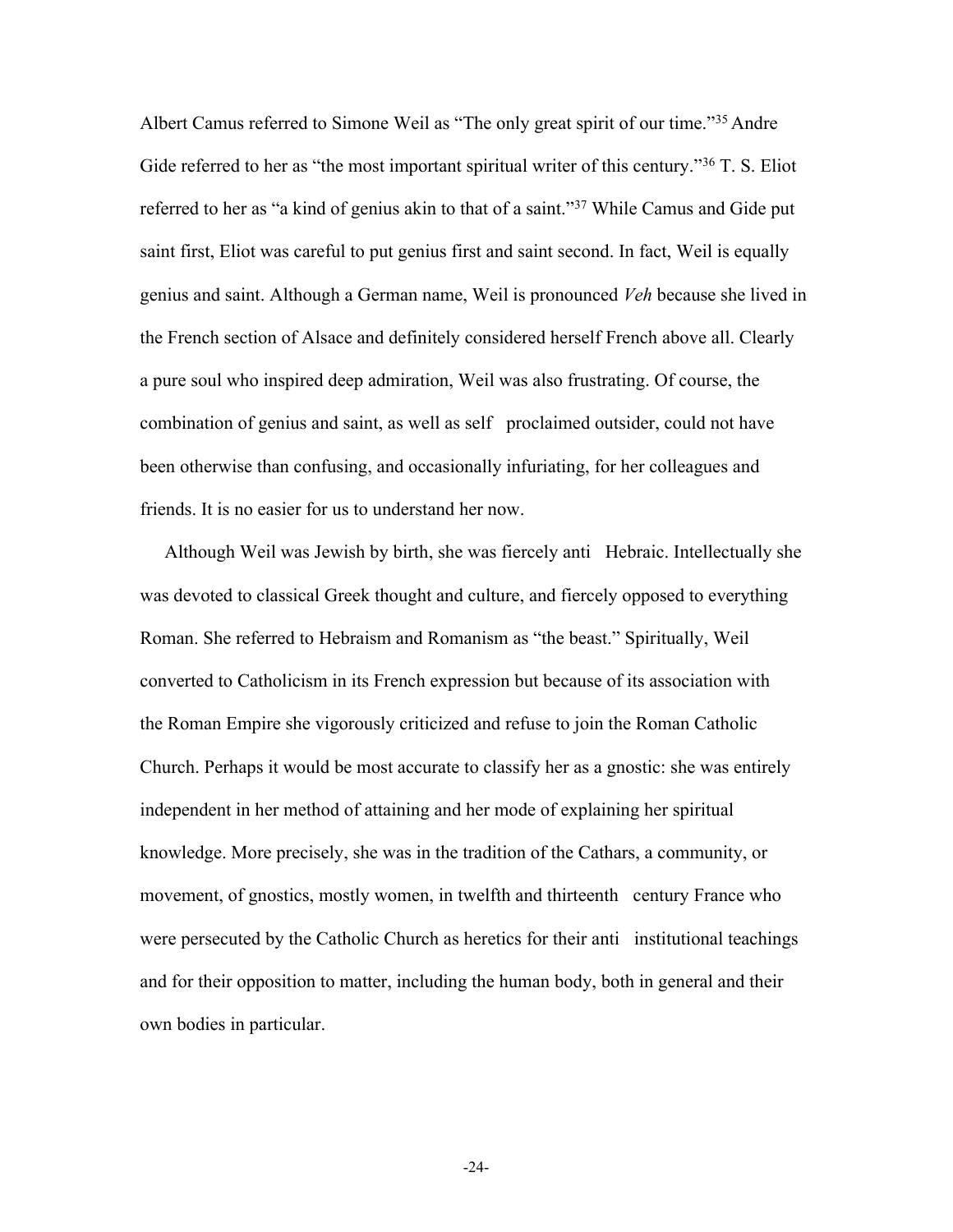In terms of her contribution to wisdom, Simone Weil contributed a profound body of thought perfectly fused with a brief but remarkable life, both developed very deliberately in service of integrity and nonviolence. As with Socrates and Boethius, her manner of facing death crystalized the union of her life and thought. As her solidarity with all outsiders kept her from baptism as a Catholic, her devotion to the French soldiers behind enemy lines during World War II led her to eat no more than they did, which, in combination with tuberculosis, led to her starvation and death. Her life defining solidarity plus *amor fati* (love of fate) led to her death, not so much as an intentional suicide as a result of her fundamental commitment to those who suffered.

Epistemologically, Weil learned by intense introspection, study, work (including work in a Renault factory and in a vineyard), prayer, and strenuous opposition to her own ego; metaphysically, she affirmed divinity as love. She experienced human love as a process of returning to God what God gives as existence and expects in return from human beings. Ethically, she was devoted to peace and love as the way of uniting with both God and humanity. She taught and exemplified the Christian way, and wisdom, of the cross.

Whether despite or because of her opposition to the Catholic Church, to dogma and to prescriptions, she was profoundly Christian, a new kind of saint, a patron of all outsiders. Her wisdom issues from and returns us to suffering and love. Her wisdom cannot and should not be ignored and yet is too radical, too demanding to endure. Only a few of us, or perhaps not even a few of us, can accommodate the way of this new kind of saint.

#### MARTIN BUBER (1878–1965)

Although Martin Buber is seldom antagonistic, he was certainly against Gandhi's opinion that the Jews should respond nonviolently to the Nazis. Not surprisingly, he was equally

-25-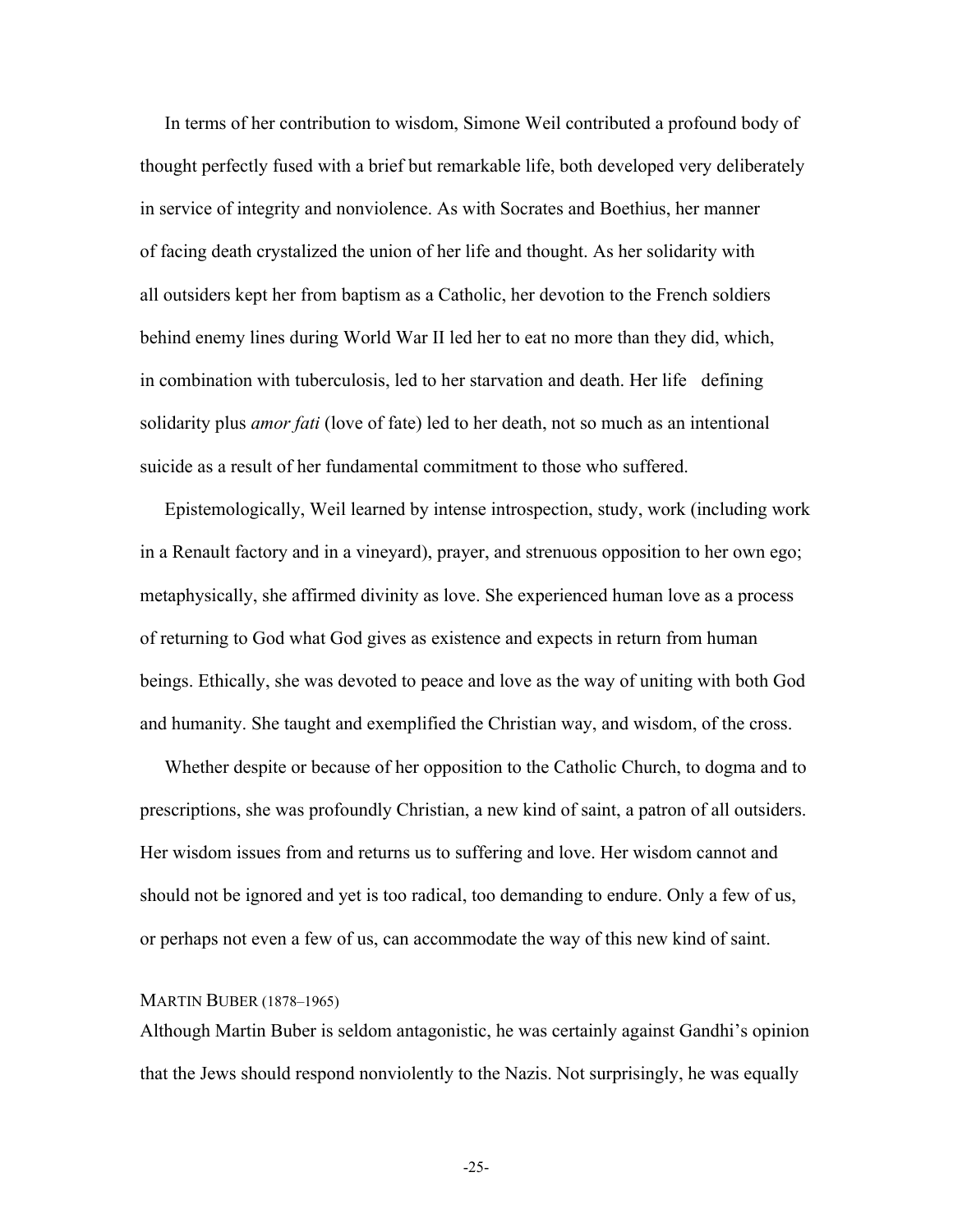opposed to Simone Weil's detestation of everything Hebraic. Clearly, wisdom comes in many forms, especially when generated and embodied by highly evolved singular personalities. Simone Weil's wisdom focuses on interiority and living as an outsider in an alienated culture; Buber's wisdom focuses on dialogue and relations. Although they both aspire to love, Weil writes of love between lonely individuals. For Weil as for Kierkegaard, only the individual is authentic; the crowd is a lie.<sup>38</sup> For Buber, truth lives in community, the ideal between Kierkegaard's (and Weil's) individualism and Marx's collectivism.

Buber's and Weil's Jewishness is completely opposite: Buber was assimilated in nineteenth and twentieth century German and largely Christian thought and culture; although Weil was born Jewish, and faced extermination by the Nazis on that account, she considered herself intellectually Greek and spiritually Christian (in accordance with the New Testament, and not with the Catholic Church). They were both sympathetic to the life and teachings of Jesus, but for Weil this influence led inexorably to sacrifice, suffering, and "the way of the cross"; for Buber it led indirectly to the ideal of dialogue and relationship between the humanity and a personal God.

Martin Buber's *I and Thou* is a masterpiece of philosophic prose, and very nearly philosophic poetry, filled with insight about human relations. It essentially articulates the preconditions for an individual person to attain personhood, a task that, in Buber's view, is not easily achieved or sustained. It is not only possible but usual for a person to fail in this one essential endeavor. In terms developed by mid twentieth century existentialist philosophers, especially Jean Paul Sartre, a person can exist and not realize his or her potential personhood. Only an "I" can achieve a unique and authentic

-26-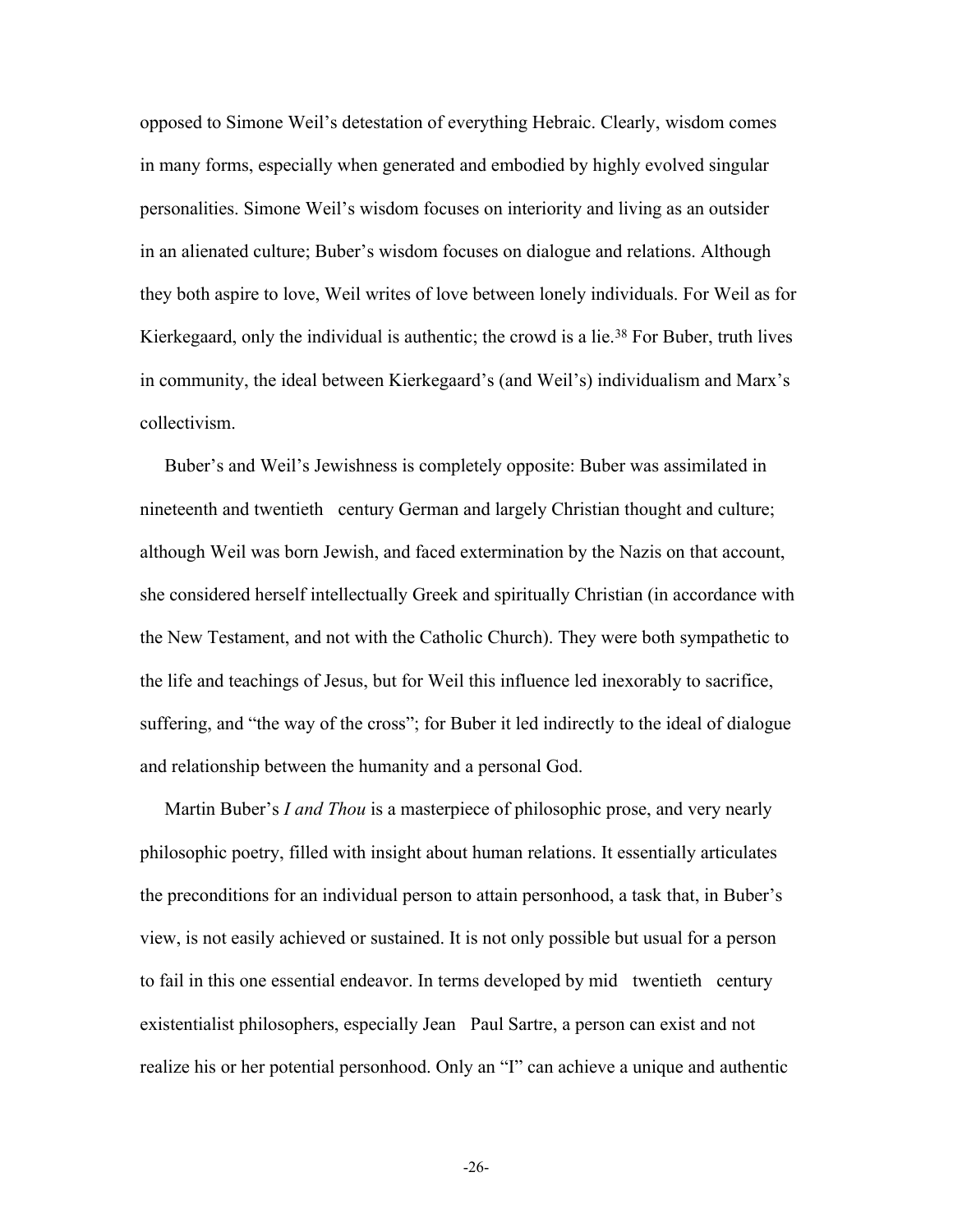nature, or individual human essence—which, significantly, is temporary until the next self defining moment, the next response, relation, or affirmation.

Buber's epistemology, metaphysics, and ethics are all based on his conception of relation, and more precisely, the "between." In his classic text, *I and Thou,* all reality, and especially human reality, is represented by the hyphen, I Thou. Reality is between God and humanity (particularly the individual human), between person and person, person and community, and between person and nature. Accordingly, his epistemology—and his contribution to philosophic wisdom—focuses on knowing the terms of "betweenness," the conditions and effect of genuine or authentic relations, by affirming another without preconditions, without boundaries, and without a reduction of the other's mystery.

#### KARL JASPERS (1883–1969)

In a way comparable to Simone Weil and Martin Buber, Karl Jaspers generated a large body of wise thought and also practiced wisdom, though like Buber's middle way of wisdom and not at all like Weil's radical way. Weil, Buber, and Jaspers share a conviction similar to the medieval concept *adaequatio,* namely, that the apprehension of reality (or divinity, which is true reality) requires that the knower be adequate to this task, that is to say, to think with a pure, selfless, loving mind, capable of transcending the rational intellect. Jaspers makes this point very clearly in his *Way to Wisdom*:

Philosophical thought begins at the limits of this rational knowledge. Rationality cannot help us in the essentials: it cannot help us to posit aims and ultimate ends, to know the highest good, to know God and human freedom; this inadequacy of the rational gives rise to a kind of thinking which, while working with the tools of understanding, is more than

-27-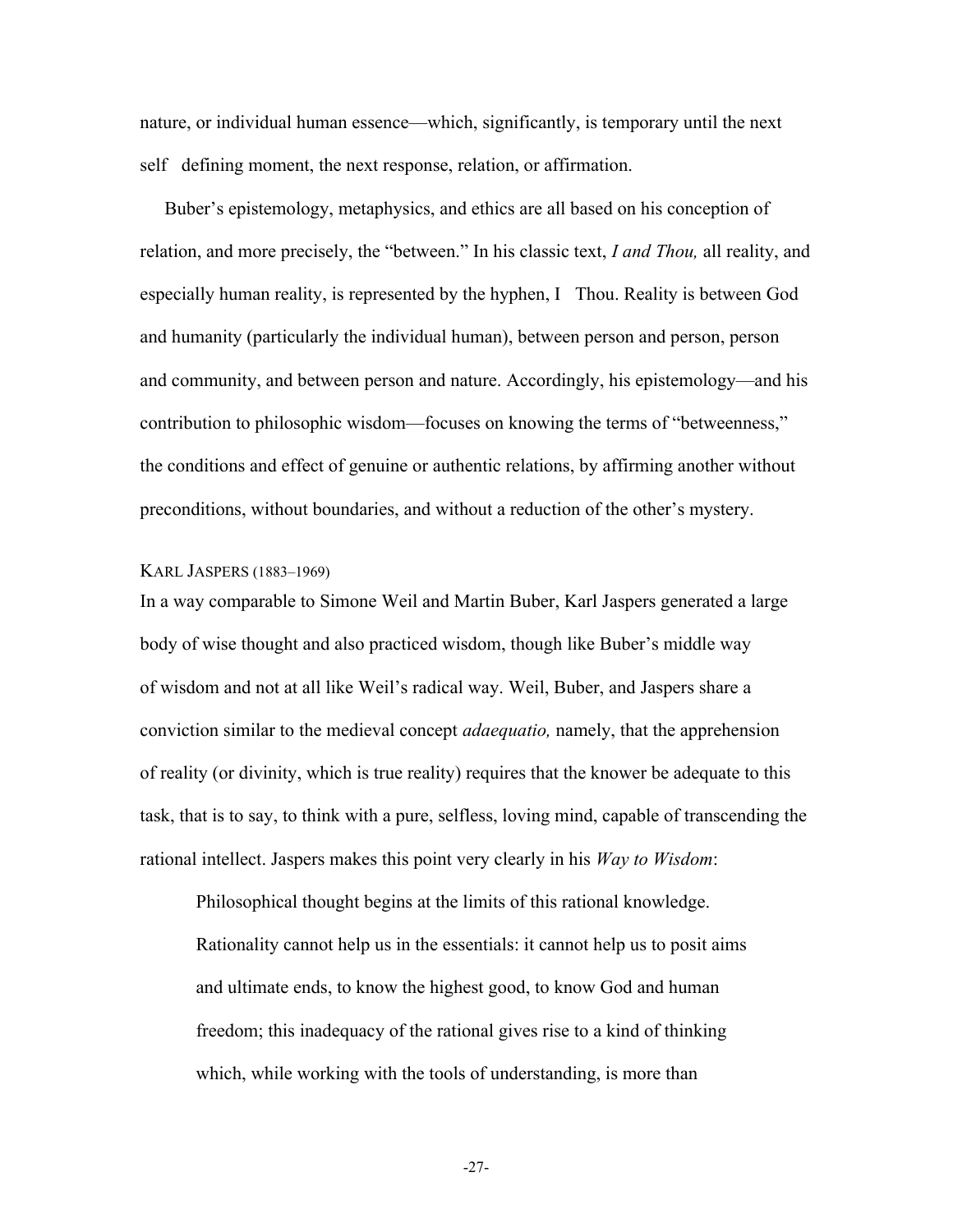understanding. Philosophy presses to the limits of rational knowledge and there takes fire.<sup>39</sup>

Karl Jaspers is both an expert interpreter of many significant philosophers and an original philosopher whose scholarly rationality leads him to "take fire." Jaspers is the author of *The Great Philosophers,* the magisterial four volume study of approximately twenty great philosophers, ancient to modern, Asian and Western. He also wrote several volumes on the practice of philosophy.

In a philosophical tour de force, *The Great Philosophers* offers Jaspers's interpretations of, and perhaps more accurately, inspiring dialogues with, several Presocratic cosmologists, four paradigmatic figures (Confucius, Buddha, Socrates, Jesus), Plato, Aristotle, Augustine, Cusa, Descartes, Kant, Hegel, Kierkegaard, and Nietzsche, and Weber. Jaspers's *Way to Wisdom* argues that philosophic wisdom can and should serve as the foundation of the individual lives of philosophers and nonphilosophers alike, as well as the source of defining cultural ideals. Jaspers aims to restore philosophy, and particularly philosophical wisdom, to metaphysical depth, epistemological clarity, and virtuous action. For such knowledge to be possible, the philosopher must serve both the source and goal of philosophy. Furthermore, Jaspers insists that one's philosophy, including its validity and significance, are inseparable from one's character and one's way in the world. One can imagine that in writing the following passage in 1952, Jaspers, whose wife was Jewish, might have had in mind his former friend Martin Heidegger, an unapologetic Nazi:

Philosophical ideas cannot be applied; they are a reality in themselves, so that we may say: in the fulfillment of these thoughts the man himself lives;

-28-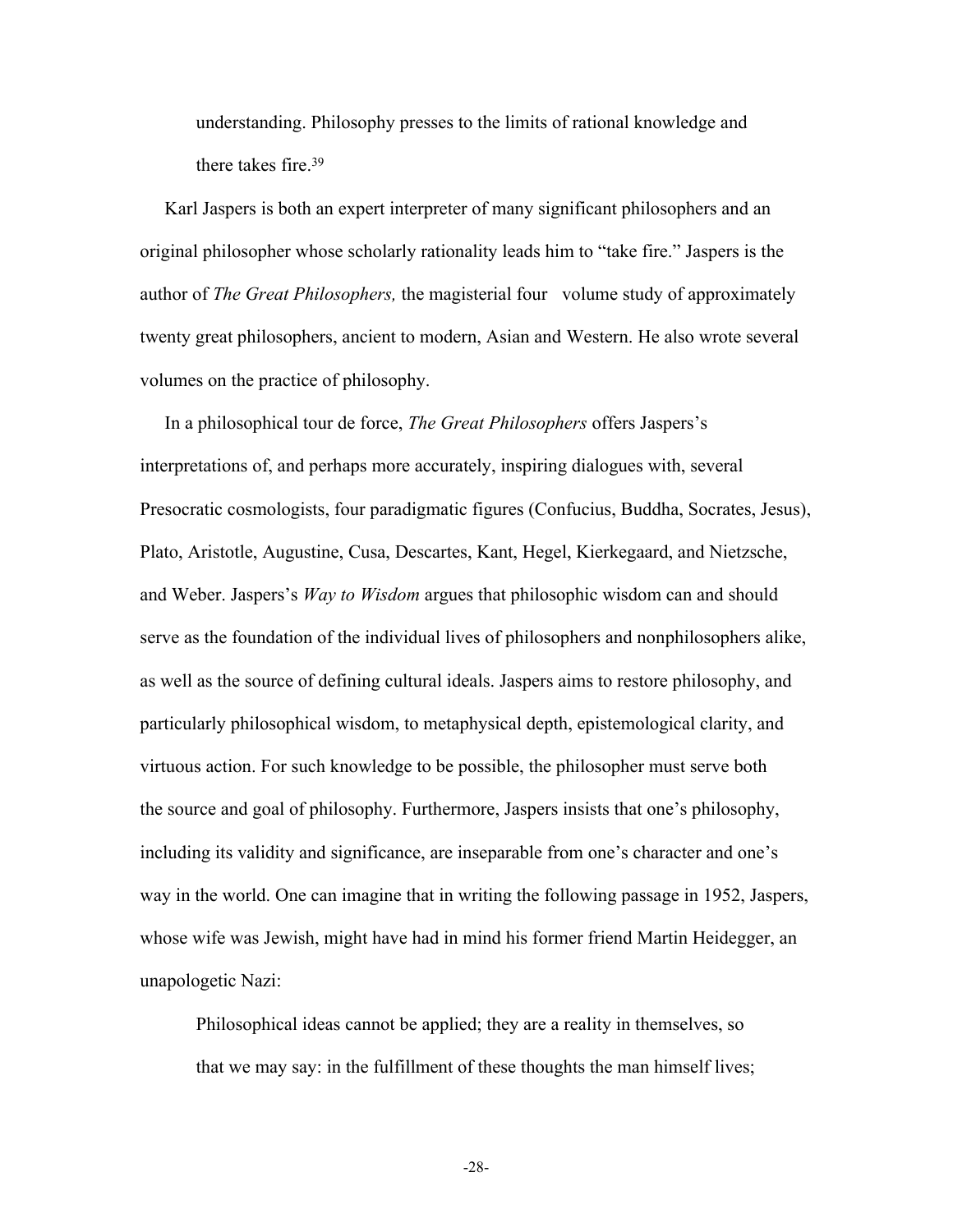or life is permeated with thought. That is why the philosopher and the man are inseparable (while man can be considered apart from scientific knowledge); and that is why we cannot explore philosophical ideas in themselves but must at the same time gain awareness of the philosophical humanity which conceived them.<sup>40</sup>

The philosopher's character, for good and ill, will unavoidably affect both the acquisition and expression of ordinary (mainstream) knowledge, and perhaps more decisively influence a philosopher's relation to a deep ontological source and the service to which insight is applied. Should anyone suspect that Jaspers, the author of highly sophisticated technical philosophical texts, would be unable to enter decisively into the press of a historical situation, the following 1942 journal entry should offer adequate evidence to the contrary:

May 2. If I cannot protect Gertrude [his wife] against brute force, I, too, have to die—this is simple human dignity. But that is not decisive and not enough.

My heart speaks quietly and reliably from its depths: I belong to her. It is God's will that if the will of man (and not nature) strikes one of the two of us with destructive force, both are struck together. One cannot separate in life by force those who are bound together for eternity, who are born for each other from one source….

To become one in death is the fulfillment of love—it is like a kindly fate<sup>41</sup> that permits us to die together, while mere nature, when it causes death, forces the survivor to go on living.

-29-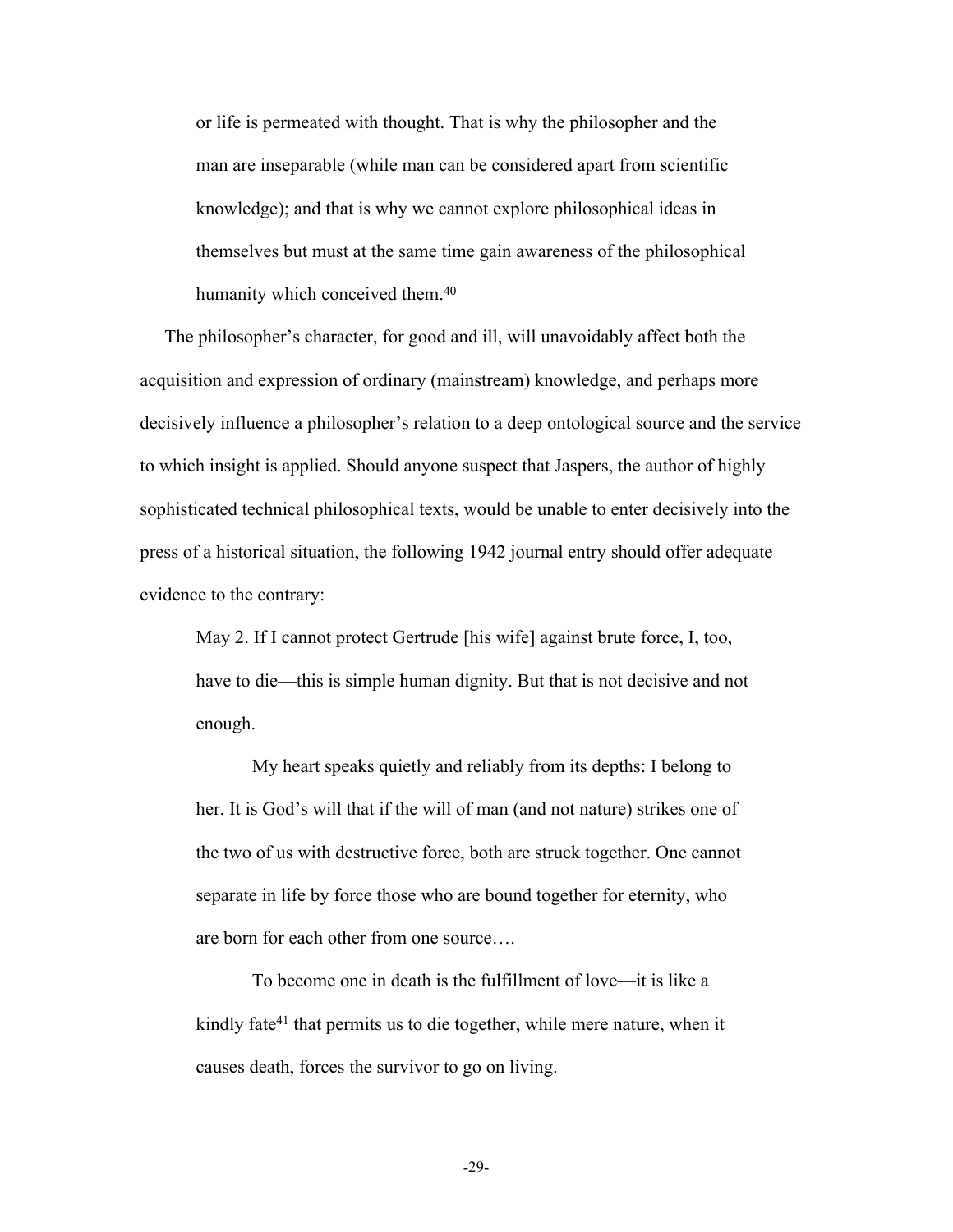My philosophy would be nothing if it were to fail at this decisive point. Somewhere, fidelity is absolute or it is not at all….

Each of us will always want to protect the other's life until the moment when—so I hope—worthy of each other and fundamentally at one—wedded to each other for eternity—we shall die calmly….<sup>42</sup>

Clearly, Socrates, Boethius, and Weil survived in Jaspers.

As this ideal in our postmodern culture is obviously daunting, and to some extent dangerous, it is small wonder that the quest for wisdom is infrequently undertaken and even less frequently considered successful. As the last line of Spinoza's *Ethics* wisely states, "All things excellent are as difficult as they are rare." This is especially so of the excellence that is wisdom: it is difficult because it must issue from a personal relationship with a deep ontological source and must overcome psychological and ethical challenges in a world shot through with confusion and complexity. Karl Jaspers is exemplary in all of these respects: his life and writings reveal moral character, sound judgment, deep learning, and intense attention to the affairs of the world, including the horror of National Socialism.

### Sources of Wisdom on the Periphery of Philosophy

## RUDOLF STEINER, PIERRE TEILHARD DE CHARDIN, C. G. JUNG, HIS HOLINESS THE DALAI LAMA

Beginning in the twentieth century, philosophizing has required knowledge of diverse cultures, many personality types, cosmic and atomic processes, and a variety of disciplines, but the philosophy profession represents an even greater challenge to philosophic success. By its control of appointments and research opportunities,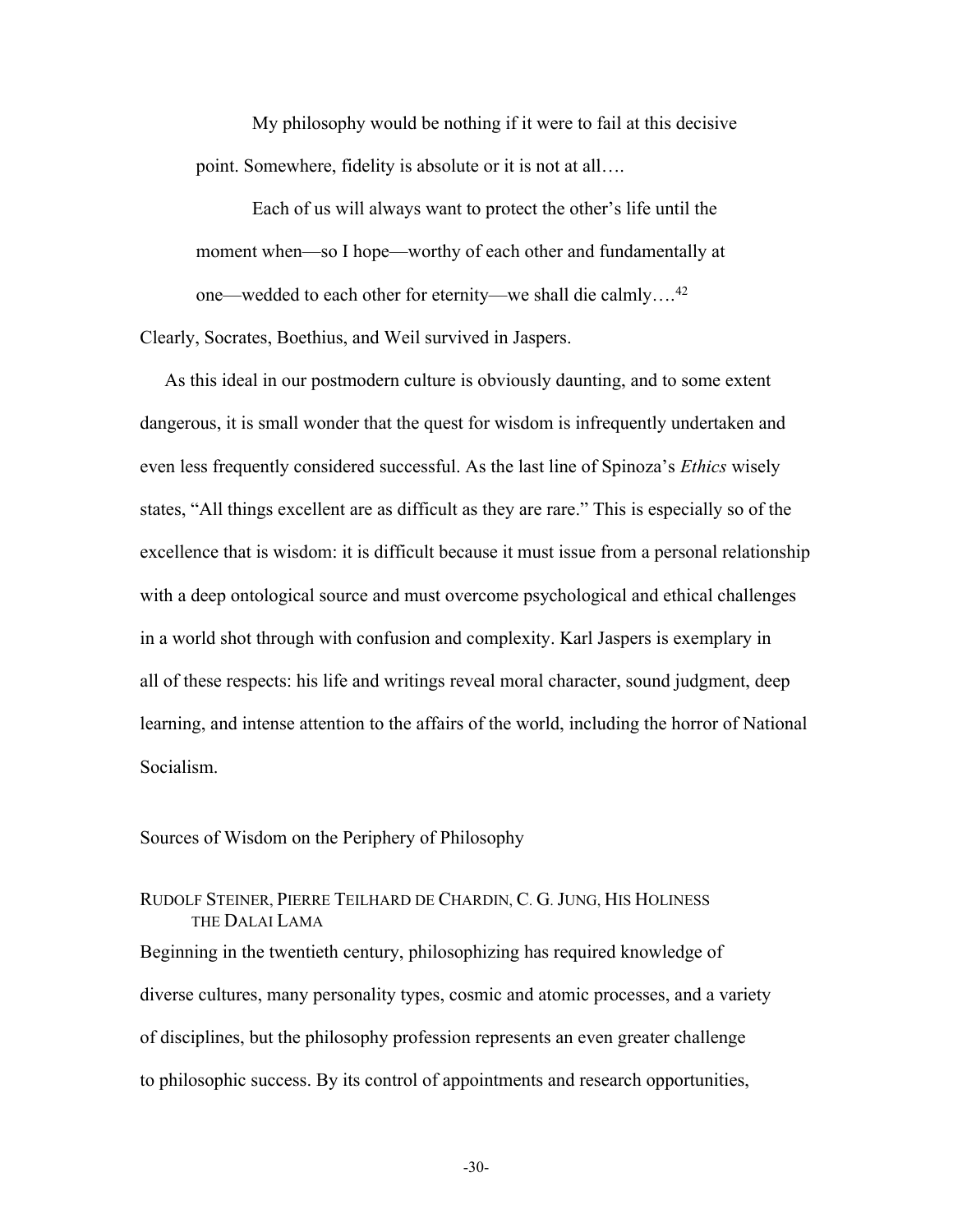professional philosophers impose a flatland and alienated paradigm, one in which the human is separated from the divine, from the cosmos, and from inner realities. Philosophers who actively oppose this paradigm, or try to work outside of it, are generally considered irrelevant. Except for James, classical American philosophers tend to be ignored by European philosophers—and more incredibly but incontestably, by American philosophers who teach primarily European and British philosophers. The few philosophical positions, schools, or approaches in which wisdom appears to be both a value and a goal are associated with religious commitments, and consequently not "real" philosophy. In short, in the modern and contemporary Western philosophical tradition, wisdom is considered an illegitimate, or not serious, philosophical presupposition, assumption, focus, and goal.

Although philosophy courses continue to be an essential component in college curricula, shelves in bookstores, online book sales, and periodical book reviews all suggest that the American public reads less and less philosophy. There are, however, at least a half dozen spiritually impressive individuals whose books continue to sell, and whose ideas are widely admired and discussed as examples of wisdom. The thought of Rudolf Steiner, Teilhard de Chardin, C. G. Jung, and the Dalai Lama reach far beyond their respective communities. Each of these four religious thinkers warrants a brief introduction.

At age twenty one, Rudolf Steiner was appointed editor of the national edition of Goethe's scientific writing. At twenty five, he published a book on Nietzsche. He subsequently created the Waldorf approach to education, biodynamic agriculture, and extensive contributions to various arts (including the new art form of eurythmy),

-31-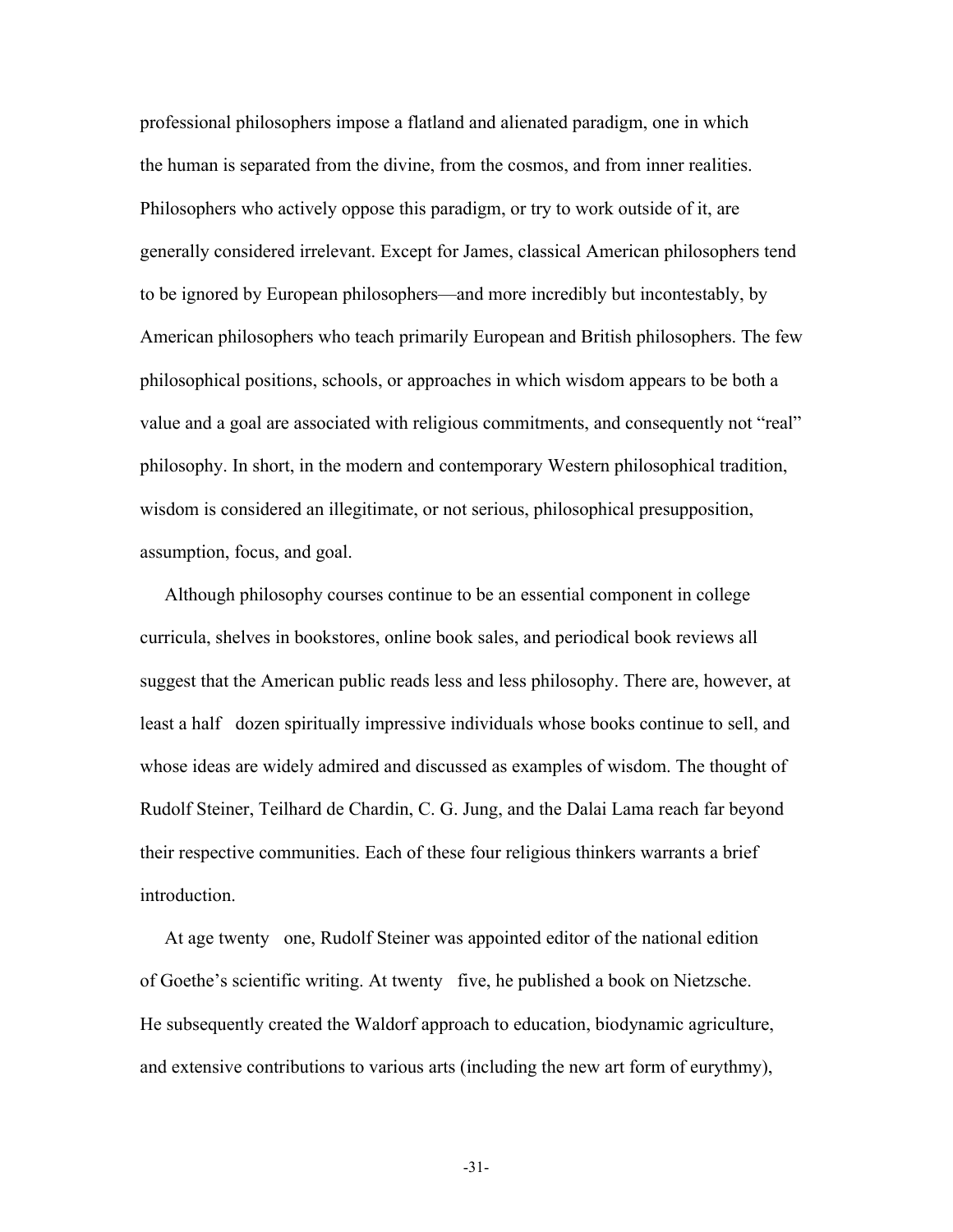sciences, research concerning Krishna, Buddha, and Christ, economics, and psychology.

The most important contribution of Rudolf Steiner toward wisdom would seem to be the directions he left for others to develop his intuitions—and their own. Steiner wrote his primary philosophy book, *Intuitive Thinking as a Spiritual Path,*<sup>43</sup> in 1894, six years before beginning his esoteric career. His basic esoteric book is entitled *How to Know*  Higher Worlds.<sup>44</sup> We might note that his work exemplifies wisdom's three components: he drew from high and deep realms of spirit, he practiced and taught advanced stages of intuition, and he addressed his powers to the ethical concerns of contemporary thought and culture. He called his spiritual discipline anthroposophy: *anthropos,* the ideal human, and *sophia,* divine feminine wisdom.

Pierre Teilhard de Chardin, a French Jesuit priest, was a world class paleontologist and Catholic mystic. Teilhard joined his two commitments, science and spirituality, in an exquisite synthesis so that his study of the earth and evolution was simultaneously for him an act of adoration. He brought to both endeavors an unfailing optimism concerning Christendom and concerning the goal of human evolution that he referred to as the Omega Point. Following our three part conception of wisdom, Teilhard drew deeply from the Christian conception of divinity, and most particularly from his humble yet confident experience of Christ. By his active prayer and meditative life, and his devotion to the Roman Catholic sacraments, especially the Eucharist, he felt that he was able to see deeper into the natural world than would otherwise have been possible. Teilhard did not develop a philosophical ethics but his entire life, thought, and writings reveal an inspiring life of the highest moral ideals. Clearly, by any measure, Teilhard is an exemplar of wisdom.<sup>45</sup>

-32-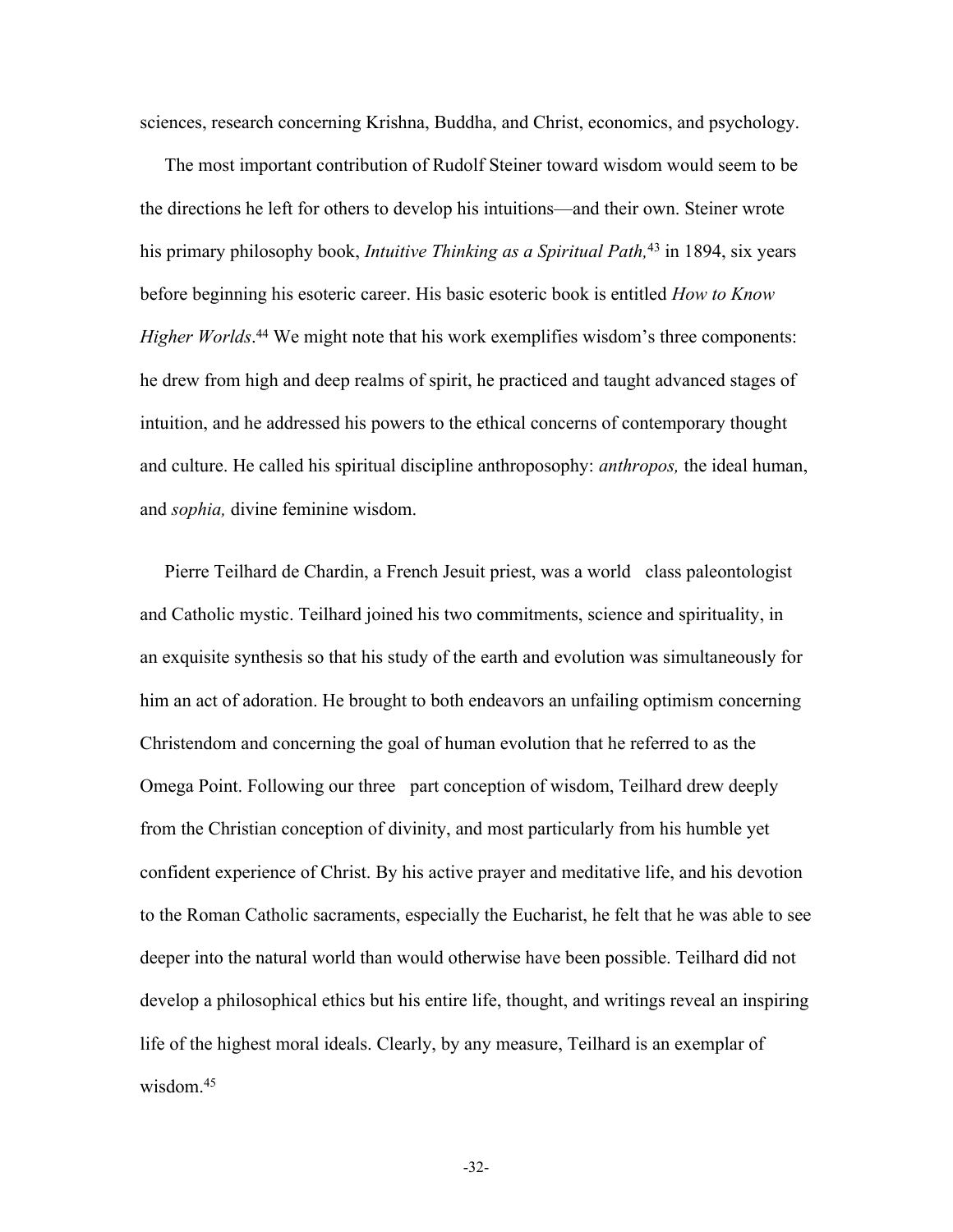By virtue of his ability to access the deep levels of the psyche and intuitive powers in service of the conscious and unconscious dimensions of both self and society, Carl Gustav (C. G.) Jung would seem to be among the foremost candidates for the wisdom award. Ironically, Jung's courageous work with archetypes and symbols, and his many contributions to spiritual and esoteric research, run counter to his apparent commitment to the limits to knowledge set by Kant. He frequently insisted that he was not writing philosophy, but it might have been better if he had assumed responsibility for a coherent philosophical position, one consistent with the levels of knowledge which he attained, particularly in the last decades of his life.

Although he consistently eschewed philosophy as such, he ingeniously exhibits the three components of wisdom, namely, ontology, epistemology, and ethics. In that many of his most original and significant insights focus on the wise and powerful activity of archetypes that he considered to be the foundational structure and activity of consciousness, Jung's analytic psychology could as accurately be called archetypal psychology. In countless examples drawn from his therapy sessions, sacred texts, and arts from many traditions, Jung showed that archetypes such as the Mother, Wise Old Man, Descent into Hell, Mandala, Self, and Shadow are active in the unconscious, and it is essential that individuals and cultures come to know the ways of myths, archetypes, symbols, and images.

Using the definition of wisdom introduced in this essay, His Holiness the Dalai Lama would seem to the very essence of wisdom. He lives in relation to Buddha nature, the deepest Buddhist conception of reality as Emptiness/Fullness, and beyond this dichotomy and all other dichotomies. He knows this level of existence by a direct intuitive

-33-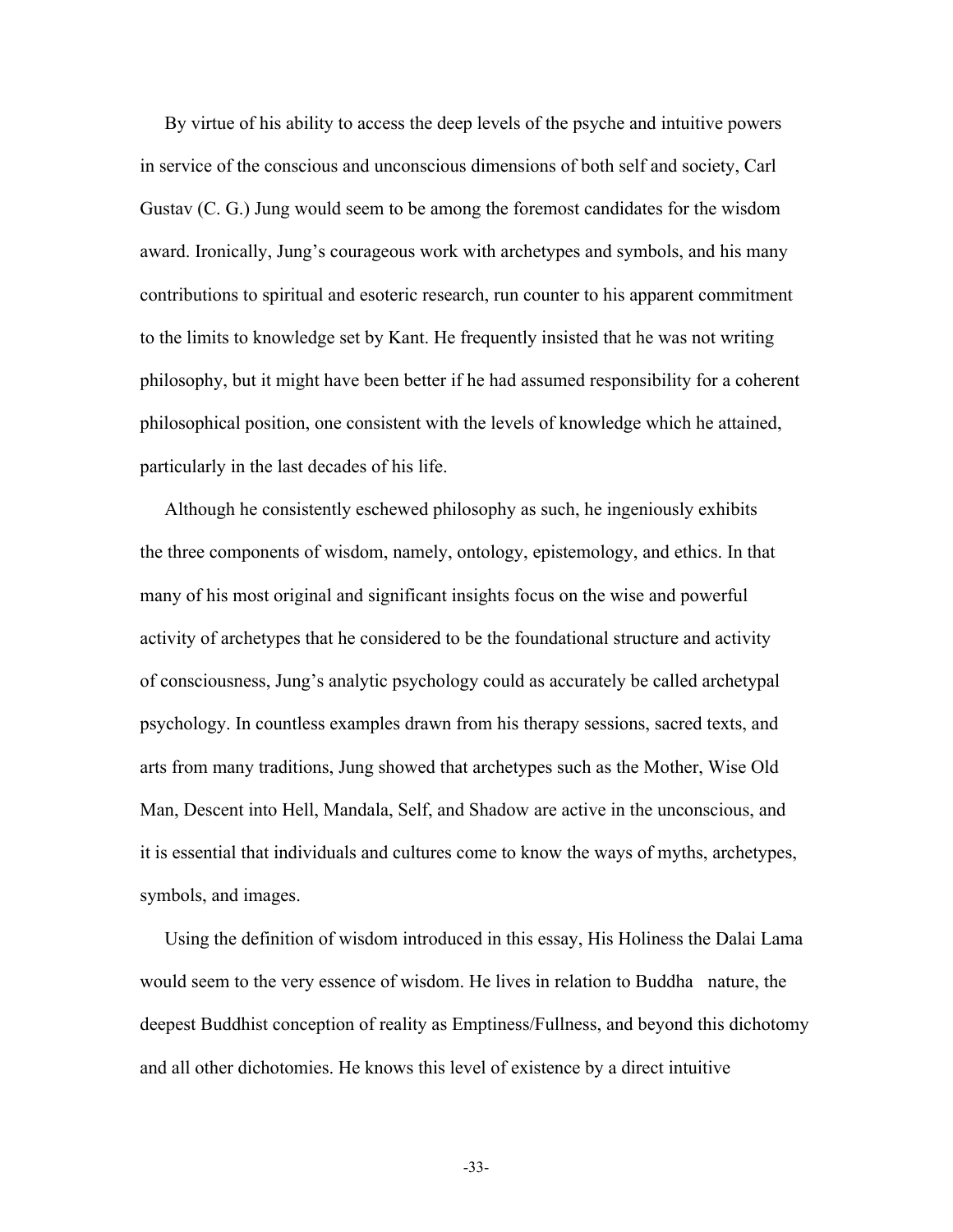awareness made possible by rigorous training in Tibetan Buddhist philosophy and hours of daily meditation. In the ethical realm, the Dalai Lama stands out in the contemporary world as the foremost exponent and exemplar of nonviolence and peace, not in a general or vague sense but in detailed response to the Chinese government that continues to destroy Tibetan land, language, culture, and religion. Anyone who has studied the Dalai Lama's life, writings, and influence, or has had the privilege of his presence, is inclined to regard him as not only wise but as the embodiment of wisdom. As the fourteenth Dalai Lama, Tenzin Gyatso mysteriously embodies the bodhisattva *Avalokiteswara,* the spiritual being that endures as wisdom and compassion over many life times, perhaps eternally.

#### Conclusion

Philosophical Wisdom—knowledge from a deep source that leads to right action, and back again—seems to require that a philosopher work these three fields in harmony. Whether one begins with Platonic or Christian metaphysical conviction and works toward applications, or an Aristotelian Deweyan cautious attention to the specifics of experience back to generalized conviction, both are needed complementarily. The Platonic approach is more bold and more prone to error; the Aristotelian approach tends to be safer in practice but limited in metaphysical assertion. Whichever of these approaches, or combination of approaches, a philosopher follows, it is important for him or her to work in collaboration with other disciplines. In this regard, Jaspers and the classical American philosophical tradition are especially successful, and the insights of spiritually efficacious, deep thinking individuals such as Steiner, Teilhard de Chardin.

-34-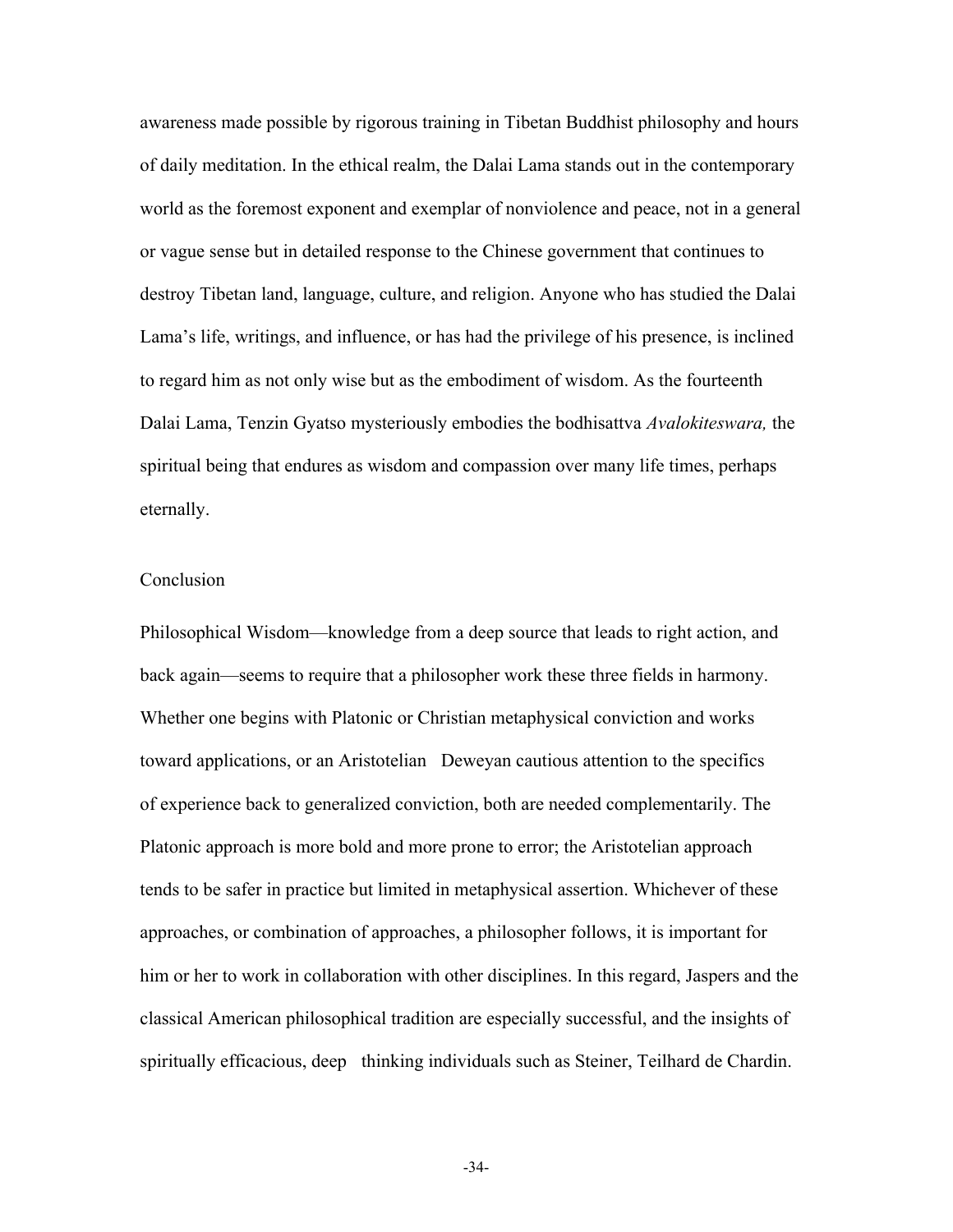C. G. Jung, and His Holiness the Dalai Lama are especially important at this time.

In sum, we have worked with the components of wisdom: metaphysics, epistemology, and ethics, and we have seen the importance of these three in mutuality. We have also seen that wisdom resides in Socrates, Plato, and Aristotle, in Augustine, Boethius, and Aquinas, in the nineteenth century Romantic tradition, in the classical American philosophical tradition, and some twentieth century European philosophers such as Karl Jaspers. With all of this before us we might venture an answer to question, in the terms made famous by William James, "What difference does it make?" The difference would seem to be, in another Jamesian concept, relationality: thinking is a way of relating, and thinking wisely is a way of realizing a life sustaining relationship, offsetting the pain of opposition, loss, fear, and death. Socrates, Boethius, and Jaspers calmly facing death is a sign of wisdom, as is the courage of Washington, Lincoln, and King. There is also wisdom in the courage of thinking a new thought—Plato reaching for true Ideas, Augustine seeking to illumine his mind so as to grasp the nature of the divine revealed in Christ. As Bertrand Russell noted, philosophy renders the mind great.

Through the greatness of the universe which philosophy contemplates, the mind also is rendered great, and becomes capable of that union with the universe which constitutes its highest good.<sup>46</sup>

What Russell refers to here as the universe, Plato refers to as the Good, which is "the cause both of truth in speculation and rectitude in action."<sup>47</sup> Philosophical thinking, and wisdom, which is its fruit, restores us to the cosmos, to the earth, and to the entire human community. By studying, contemplating, and imitating the wisdom of Plato and Aristotle, Emerson and Jaspers, we too can think wisely. We begin by thinking their thoughts, and

-35-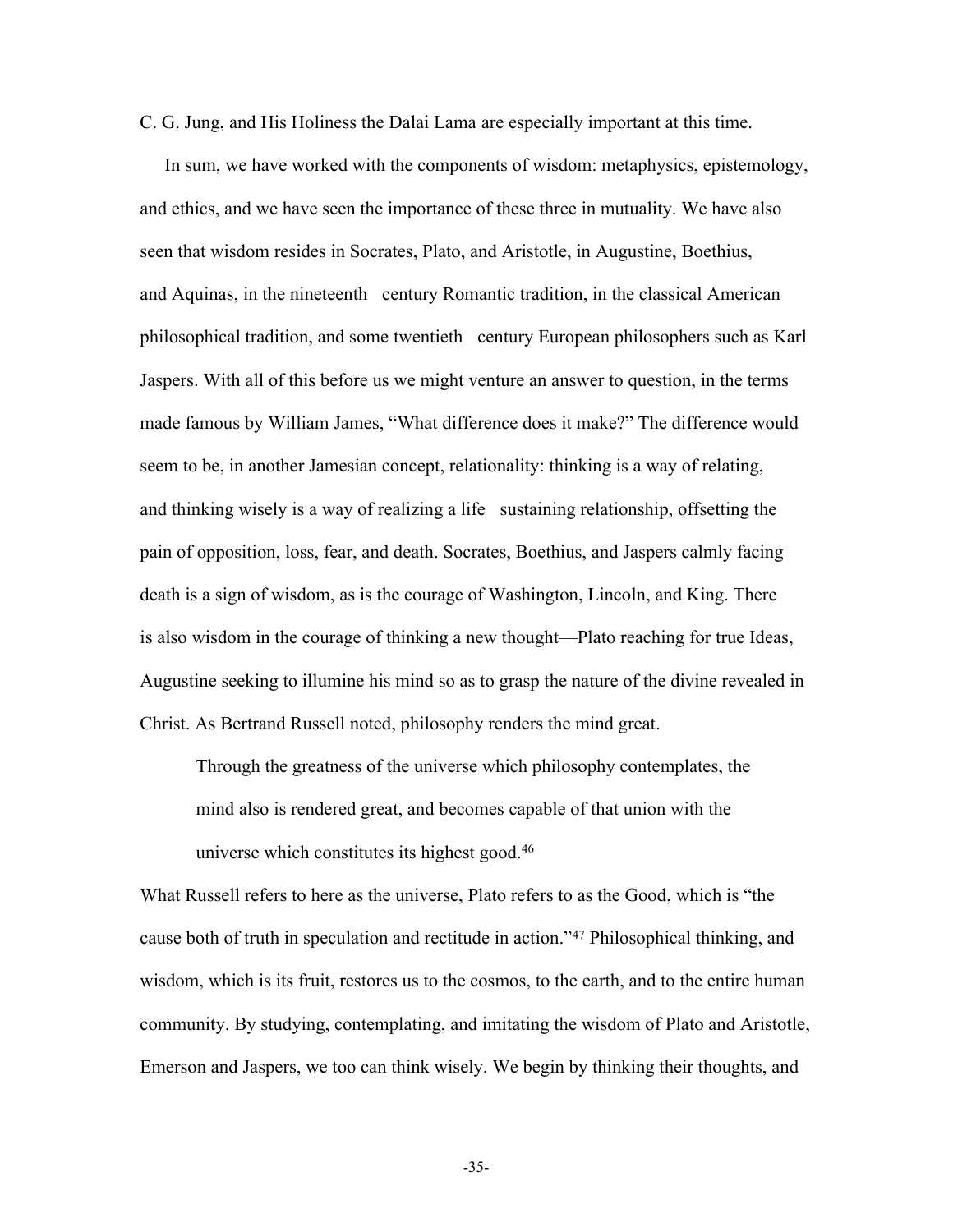eventually by thinking as they did, and then by thinking our own wise thoughts, until wisdom becomes a habit. We can habitually apprehend sources of meaning and truth, see deeper than the senses can reveal, and realize our oneness with all other realities human, earthly, and divine. By this practice, we too can have a wise original relation to the universe.

#### Endnotes

The author is grateful to Roger Walsh and Matthew David Segall, as well as to two anonymous reviewers, for suggesting improvements to this essay.

1. Irrespective of what his final ontological perspective might be, James does affirm a transcendence "through which saving experiences come," but he steadfastly resists a unity that might diminish the significance of the many. See William James, *The Varieties of Religious Experience: A Study in Human Nature,* intro. Martin E. Marty (New York: Penguin, 1982), pp. 508 and 515.

2. According to virtue ethics, a virtuous person is wise by definition and, less convincingly, a wise person is virtuous by definition.

3. Josiah Royce, *The Spirit of Modern Philosophy* (Boston: Houghton Mifflin/Riverside Press, 1892), p. 12.

4. My reading of the history of philosophy has been deeply influenced by Rudolf Steiner's and Owen Barfield's account of the gradual separation of the human from the divine, and the corresponding evolutionary increase in human intellect and individuality.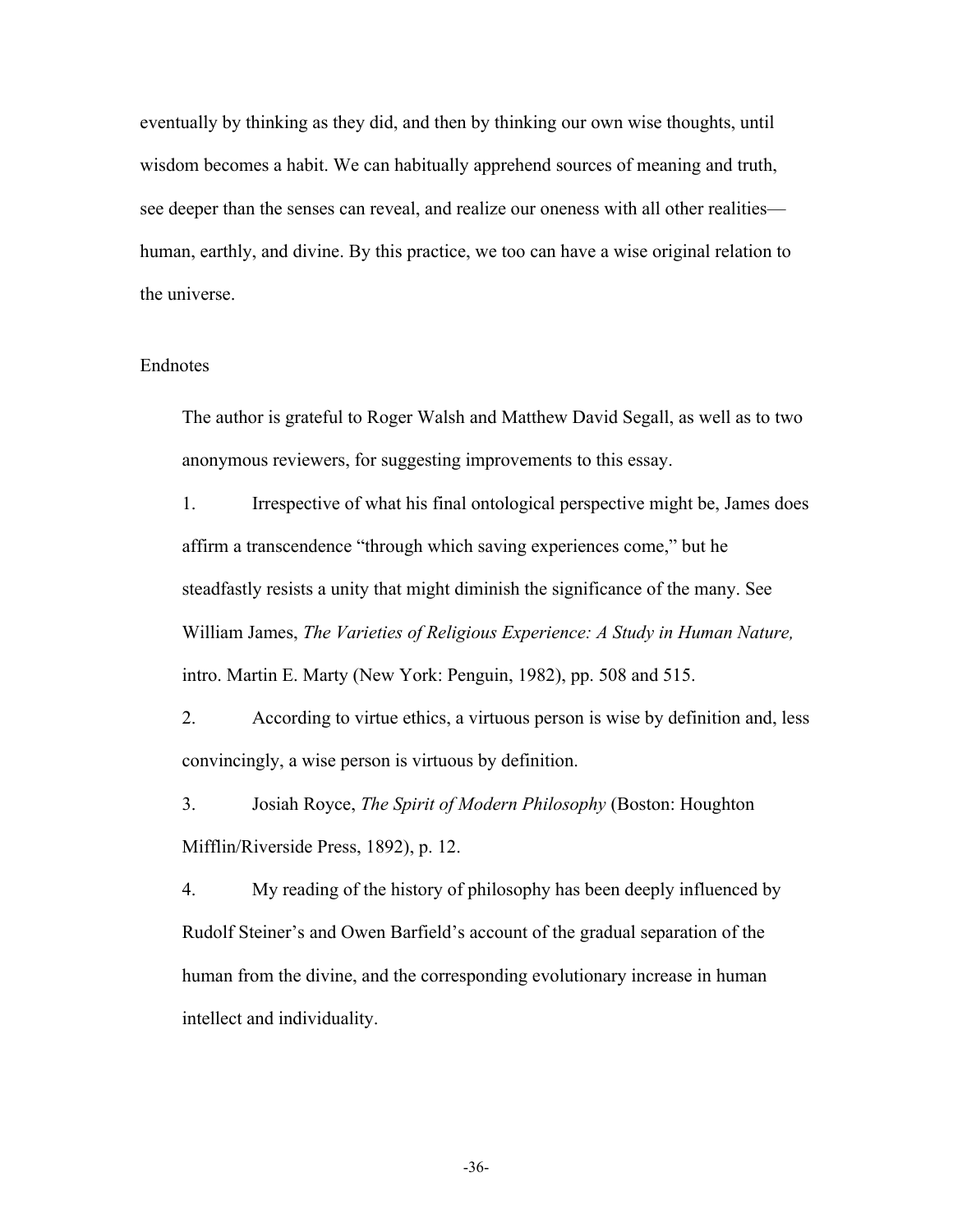5. *Phaedo,* 68a, trans. Hugh Tredennick, in *The Collected Dialogues of Plato,* ed. Edith Hamilton and Huntington Cairns (New York: Random House/ Bollingen Foundation, 1961).

6. See F. M. Cornford, *Principium Sapientiae: A Study of the Origins of Greek Philosophical Thought*, ed., W. K. C. Guthrie (New York: Harper & Row/ Harper Torchbooks, 1965).

7. A. N. Whitehead, *Process and Reality, Corrected Edition,* ed. David Ray Griffin and Donald W. Sherburne (New York: Macmillan/Free Press, 1978), p. 39.

8. For Diotima, see Plato, *Symposium* 201–212, in Hamilton and Cairns.

9. See Thomas Schipflinger, *Sophia Maria: A Holistic Vision of Creation,* trans. James Morgante (York Beach, Me.: Samuel Weiser, 1998), pp. 1–45.

10. See Jean Leclerq, O.S.B., *The Love of Learning and the Desire for God: A Study of Monastic Culture,* trans. Catherine Misrahi (New York: Fordham University Press, 1971); see also William Johnston, *Mystical Theology: The Science of Love* (Maryknoll, N.Y.: Orbis Books, 1975), ch. 6: "Wisdom through Love."

11. The author is grateful to one of the volume's anonymous reviewers who recommended that I include Stoicism in this essay.

12. John 1:1 (RSV).

13. John 1:17 (RSV).

14. I Corinthians 1:18–25.

15. Bruno Barnhart, *The Future of Wisdom: Toward a Rebirth of Sapiential Christianity* (New York: Continuum, 2007).

-37-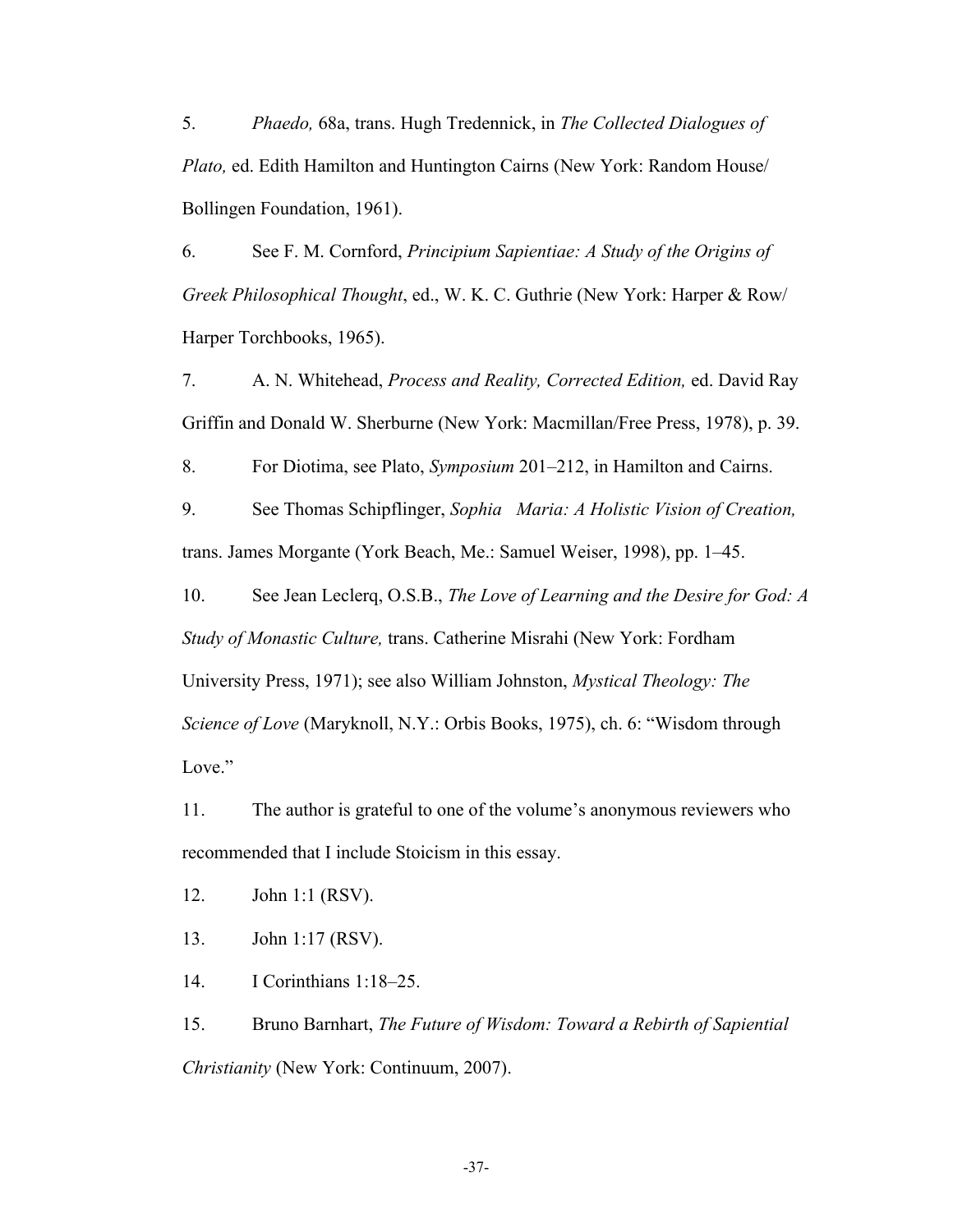16. William Johnston, *Mystical Theology: The Science of Love* (Maryknoll, N.Y.: Orbis Books, 2000).

17. Raimon Panikkar, *The Rhythm of Being: The Gifford Lectures* (Maryknoll, N.Y.: Orbis Books, 2010).

18. Bruno Barnhart, O.S.B., *Second Simplicity; The Inner Shape of Christianity* (New York: Paulist Press, 1999), p. 51.

19. Augustine, *Confessions*, trans. & intro. R. S. Pine Coffin (New York: Penguin, 1961), X, 23, p. 229.

20. For well chosen texts on wisdom according to Christian theologians, see Eugen Biser, "Wisdom," in *Encyclopedia of Theology: The Concise Sacramendum Mundi,* ed. Karl Rahner (New York: Seabury, 1975), p.1819. Another excellent survey of the Medieval Christian worldview is in Richard Tarnas, *The Passion of the Western Mind* (New York: Harmony Books, 1991), pp. 89–190.

21. Ibid.

22. For an insightful comparison of the Enlightenment and the Romantic reaction, see Richard Tarnas, *Passion of the Western Mind,* p. 366, and several books by Isaiah Berlin.

23. H. T. Costello, "Recollections of Royce's Seminar on Comparative Methodology," *The Journal of Philosophy, LVIII*, no. 3 (February 2, 1956): 72–73.

24. John J. McDermott, ed., *The Philosophy of John Dewey, vol. 1: The Structure of Experience* (New York: G. P. Putnam Sons, 1973), p. 95; and in Joseph Ratner, ed., *Creative Intelligence* (New York: Modern Library, 1915), p. 65.

25. Ralph Waldo Emerson, *Nature,* Introduction, first paragraph.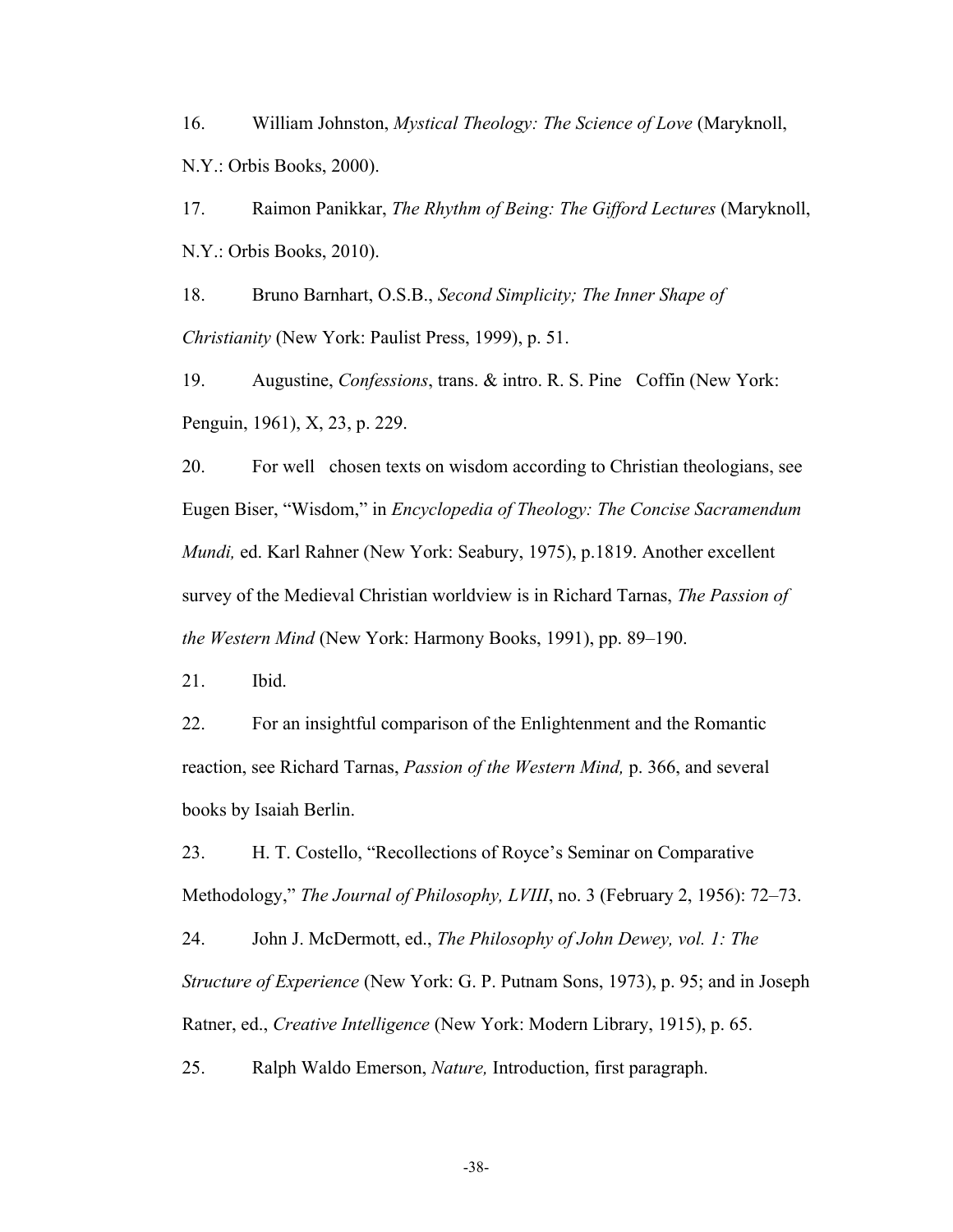26. Ralph Waldo Emerson, quoted in Gertrude Reif Hughes, *Emerson's Demanding Optimism* (Baton Rouge, La.: Louisiana State University Press, 1984), from *Journals and Miscellaneous Notebooks of Ralph Waldo Emerson*, V, 391.

27. Ralph Waldo Emerson, "The American Scholar," in *Emerson: Essays and Lectures,* p. 57.

28. See William James, *Essays in Psychical Research,* intro. Robert McDermott (Cambridge: Harvard University Press, 1986).

29. John J. McDermott, ed., *The Writings of William James* (New York: Random House, 1967), xi; from Henry James Jr., *The Letters of William James*, 2 vols. (Boston: Atlantic Monthly Press, 1920), I, 190.

30. Josiah Royce, *Loyalty to Loyalty,* intro., John J. McDermott (Nashville: Vanderbilt University Press, 1995).

31. See Robert J. Sternberg, ed., *Wisdom: Its Nature, Origins, and Development* (New Haven: Yale University Press, 1990; and Warren S. Brown, ed., *Understanding Wisdom: Sources, Science, and Society* (Philadelphia: Templeton Foundation Press, 2000).

32. "[T]he only God worthy of the name must be finite." William James, *A Pluralistic Universe* (Lincoln: University of Nebraska Press, 1996; orig., 1909), p. 125.

33. John Dewey, *A Common Faith* (New Haven: Yale University Press, 1934). 34. See John Dewey, *Nature and Experience* (New York: W. W. Norton, 1929).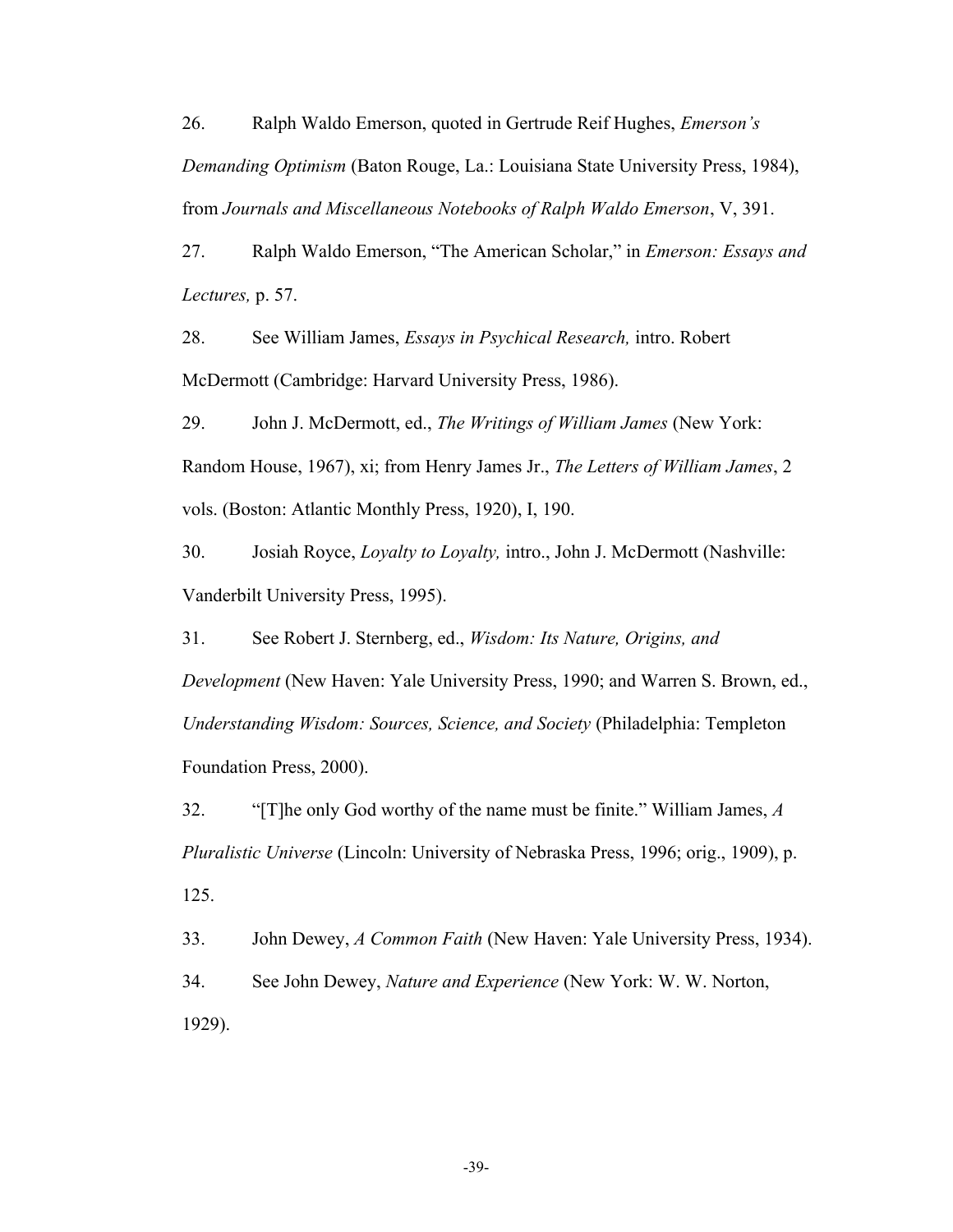35. Quoted in John Hellman, *Simone Weil: An Introduction to Her Thought* (Philadelphia: Fortress Press, 1984), p. 1; from *L'Express,* February 11, 1961.

36. Quoted in George A. Panichas, ed., *The Simone Weil Reader* (New York: David McKay, 1977), xvii.

37. Ibid.

38. Soren Kierkegaard: "For a crowd is untruth," in *Existentialism from Dostoevsky to Sartre,* ed. & intro. Walter Kaufman (New York: New American Library, 1975), p. 94.

39. *Way to Wisdom,* p. 126. In 1924 Steiner made the same point: "For at the very frontier where the knowledge derived from sense perception ceases, there is opened through the human soul itself the further outlook into the spiritual world." *Anthroposophical Leading Thoughts,* trans. George and Mary Adams (London: Rudolf Steiner Press, 1973), p. 13.

40. *Way to Wisdom,* 127–128.

41. Cf. Simone Weil's emphasis on *amor fati*, love of fate.

42. *Karl Jaspers: Basic Philosophical Writings,* ed., trans., intro. Edith Ehrlich, Leonard H. Ehrlich, and George B. Pepper (Athens, Ohio: Ohio University Press, 1986), Part Seven: "Encounters with Limit Situations, Journal Entries 1939– 42," p. 542. Jaspers and his wife Gertrude moved to Basel, Switzerland, in 1947. He died in 1969, Gertrude died in 1974.

43. Rudolf Steiner, *Intuitive Thinking as a Spiritual Path* (Great Barrington, Mass.: Steinerbooks, 1995); original translation, *Philosophy of Freedom* (London: Rudolf Steiner Press, 1970).